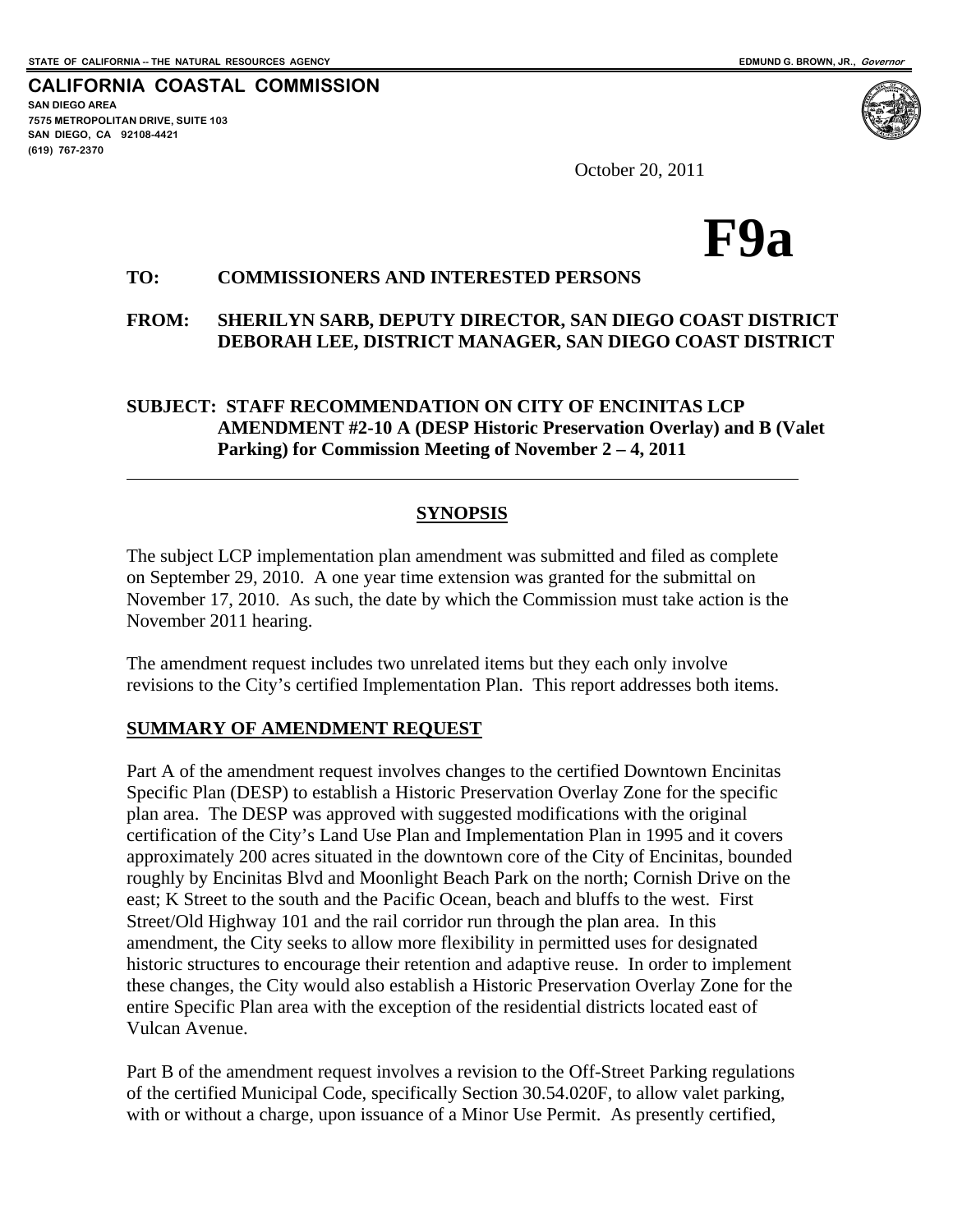valet parking is allowed but only as a free service and signs must be posted indicating that there is no charge.

### **SUMMARY OF STAFF RECOMMENDATION**

Staff is recommending that the Commission approve both of the proposed implementation plan amendments as submitted. Relative to the establishment of a Historic Preservation Overlay Zone (Part A), the inclusion of a broader range of permitted uses in order to preserve and adaptively re-use designated historic structures will serve to enhance and maintain the community character and pedestrian orientation of the City's downtown core, commonly referred to as its "Main Street". Priority uses under the Coastal Act for visitor-serving, commercial recreational and public recreational uses will still be protected by the development standards of the DESP's subdistrict which limit the amount of non-principal uses on a site, as well as specifying design and siting criteria for those ancillary uses. Relative to the valet parking revisions, the requirement to obtain a Minor Use Permit serves as an appropriate mechanism to assure that adequate off-street parking is maintained and there are no unintended spillover effects that could affect public access opportunities. In addition, from an equity perspective, the Commission has not typically restricted valet parking services or required that such services be provided free of any charge. Therefore, for both elements, staff is recommending the Commission certify the proposed revisions as submitted.

The appropriate resolutions and motions begin on Page 4. The findings for approval of the Implementation Plan Amendment as submitted begin on Page 4.

### **BACKGROUND**

 $\overline{a}$ 

On November 17, 1994, the Commission approved, with suggested modifications, the City of Encinitas Local Coastal Program (both land use plan and implementing ordinances) which included the Downtown Encinitas Specific Plan as part of the implementing ordinances. The City accepted the suggested modifications and, on May 15, 1995, began issuing coastal development permits for those areas of the City within the Coastal Zone.

### **ADDITIONAL INFORMATION**

Further information on the City of Encinitas LCP Amendment #2-10 A and B may be obtained from Deborah Lee, District Manager, at (619) 767-2370.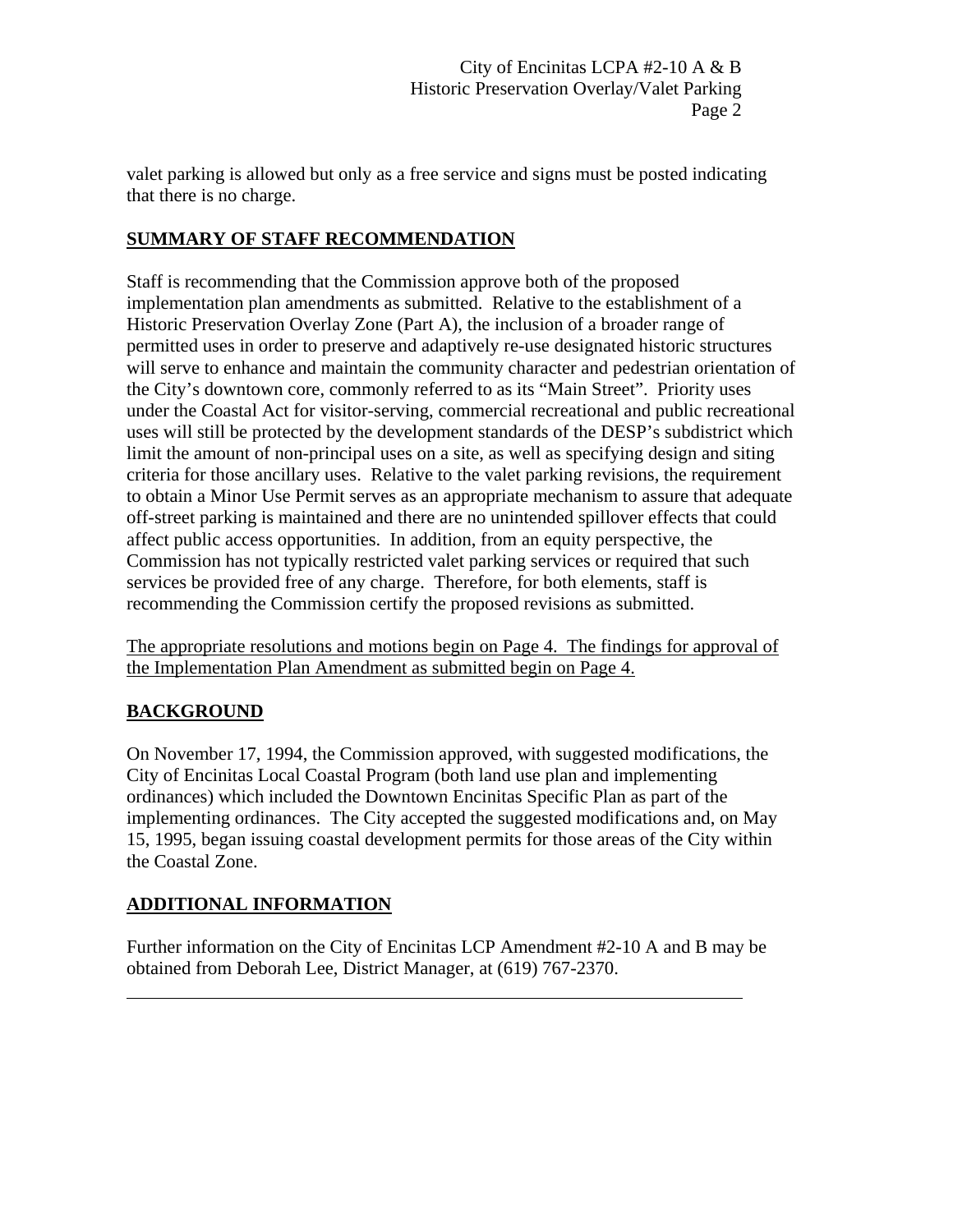### **PART I. OVERVIEW**

### **A. LCP HISTORY**

On November 17, 1994, the Commission approved, with suggested modifications, the City of Encinitas Local Coastal Program (both land use plan and implementing ordinances) which included the Downtown Encinitas Specific Plan as part of the implementing ordinances. The City accepted the suggested modifications and, on May 15, 1995, began issuing coastal development permits for those areas of the City within the Coastal Zone.

In February 2010, the Commission approved, as submitted, LCP Amendment #3-08 which also involved the Downtown Encinitas Specific Plan. In that amendment, the City proposed, and the Commission endorsed, additional provisions on the ground floor uses along the First Street Corridor (Highway 101) to prioritize retail and pedestrian-oriented services in order to encourage a pedestrian-oriented environment. The approved amendment also included additional regulations to control accessory and non-conforming uses. Non-conforming uses would be abated if the use was discontinued for more than a year.

### **B. STANDARD OF REVIEW**

Pursuant to Section 30513 of the Coastal Act, the Commission may only reject zoning ordinances or other implementing actions, as well as their amendments, on the grounds that they do not conform with, or are inadequate to carry out, the provisions of the certified land use plan. The Commission shall take action by a majority vote of the Commissioners present.

### **C. PUBLIC PARTICIPATION**

The City has held Planning Commission and City Council meetings with regard to the subject amendment request. All of those local hearings were duly noticed to the public. Notice of the subject amendment has been distributed to all known interested parties.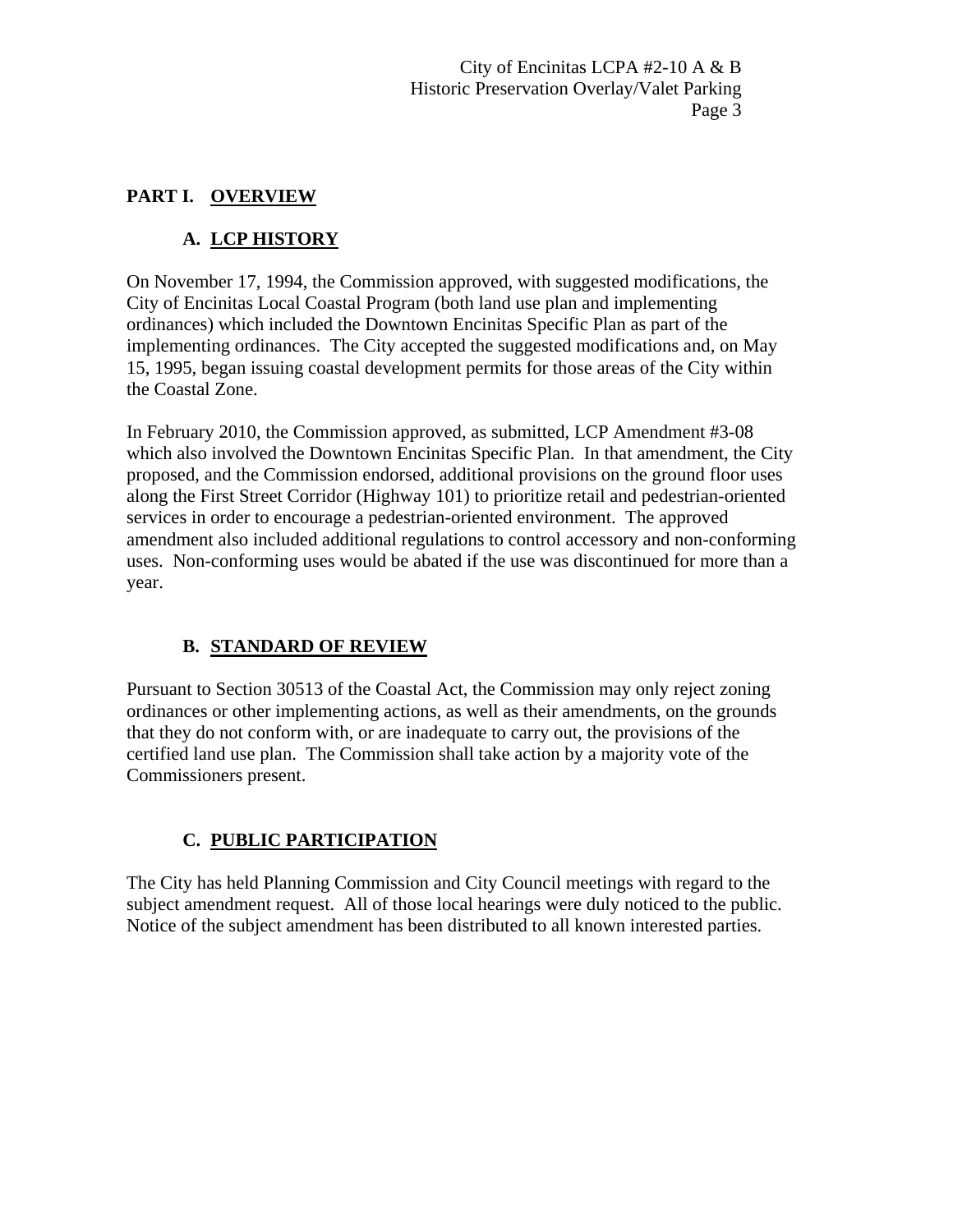### **PART II. LOCAL COASTAL PROGRAM SUBMITTAL - RESOLUTIONS**

Following a public hearing, staff recommends the Commission adopt the following resolutions and findings. The appropriate motion to introduce the resolution and a staff recommendation are provided just prior to each resolution.

### **I. MOTION:** *I move that the Commission reject the Implementation Program Amendment for the City of Encinitas as submitted.*

### **STAFF RECOMMENDATION OF CERTIFICATION AS SUBMITTED:**

Staff recommends a **NO** vote. Failure of this motion will result in certification of the Implementation Program Amendment as submitted and the adoption of the following resolution and findings. The motion passes only by an affirmative vote of a majority of the Commissioners present.

### **RESOLUTION TO CERTIFY IMPLEMENTATION PROGRAM AMENDMENT AS SUBMITTED:**

The Commission hereby certifies the Implementation Program Amendment for the City of Encinitas as submitted and adopts the findings set forth below on grounds that the Implementation Program Amendment conforms with, and is adequate to carry out, the provisions of the certified Land Use Plan, and certification of the Implementation Program Amendment will meet the requirements of the California Environmental Quality Act, because either 1) feasible mitigation measures and/or alternatives have been incorporated to substantially lessen any significant adverse effects of the Implementation Program Amendment on the environment, or 2) there are no further feasible alternatives or mitigation measures that would substantially lessen any significant adverse impacts on the environment that will result from certification of the Implementation Program.

### **PART III. FINDINGS FOR APPROVAL OF THE CITY OF ENCINITAS LCP IMPLEMENTATION PLAN AMENDMENTS, AS SUBMITTED**

### **A. LCP AMENDMENT #2-10A/DOWNTOWN ENCINITAS SPECIFIC PLAN HISTORIC PRESERVATION OVERLAY ZONE**

### **1. AMENDMENT DESCRIPTION**

In this amendment, the City proposes to authorize additional permitted uses specific to the preservation of historic structures to supplement the uses already permitted in the underlying zone. The City would also allow the historic use of a resource (defined as the original historic use or the use for which the resource was designated) as a permitted use if that use is not typically permitted by the underlying zone. To encourage investment in the preservation of historic resources, varying uses would be permitted on lots with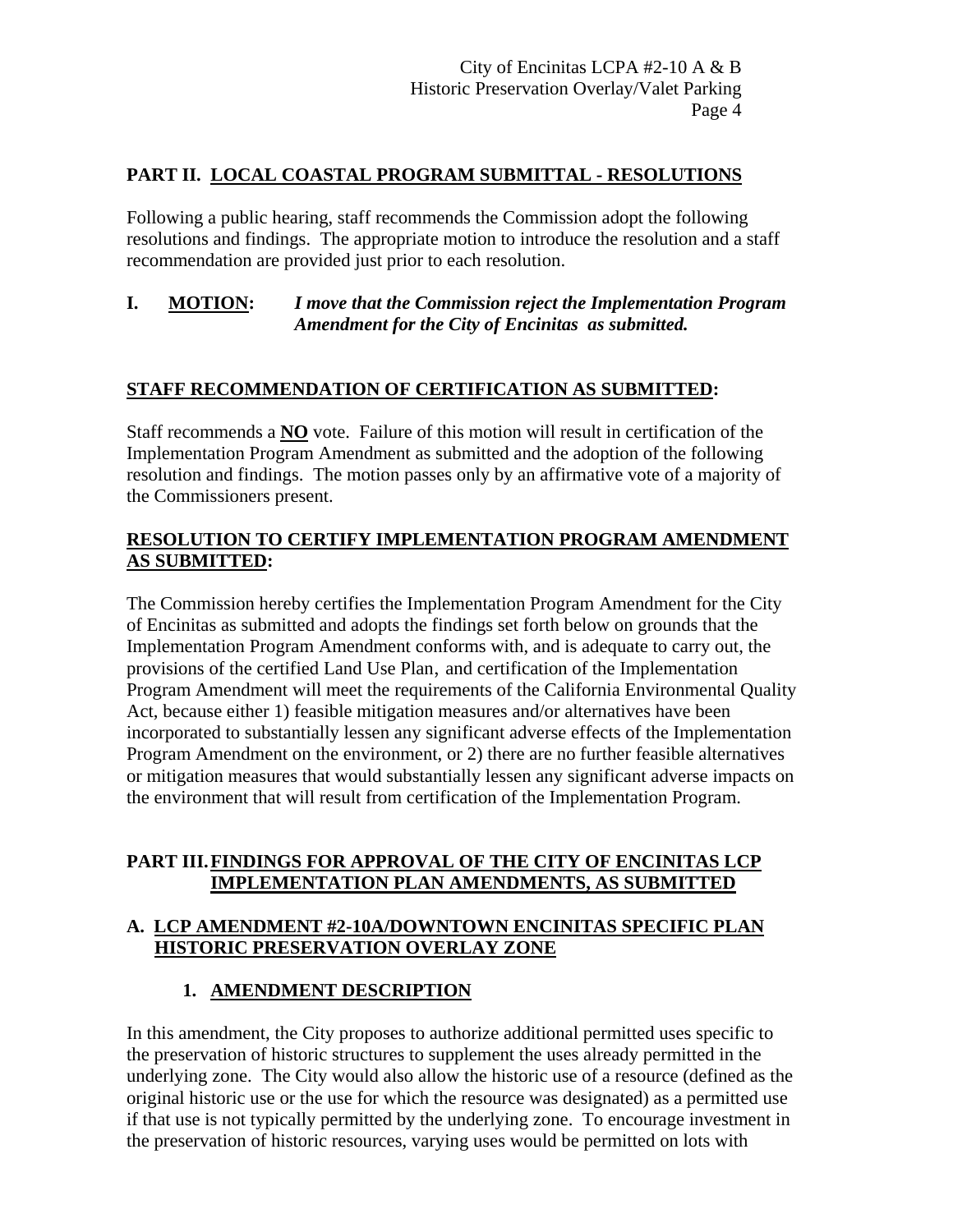designated historic structures to encourage their retention or adaptive re-use. The establishment of the Historic Preservation Overlay Zone would cover all the subdistricts, except for the residential subdistricts east of Vulcan Avenue. No changes are proposed to the Plan's development standards.

### **2. FINDINGS FOR APPROVAL**

The standard of review for LCP implementation submittals or amendments is their consistency with and ability to carry out the provisions of the certified LUP.

### **a) Purpose and Intent of the Ordinance.**

The purpose and intent of the Ordinance is to assist in the identification, preservation and restoration of those buildings, structures and places within the City that have historic significance.

### **b) Major Provisions of the Ordinance**.

The major provisions of Ordinance No. 2009-15 are as follows:

- Add a new provision to the Goals and Objectives that allows additional permitted uses specific to the preservation of historic structures to supplement the other uses already specified in the underlying zone;
- Add the establishment of a Historic Preservation Overlay Zone to the Uses and Development Regulations section;
- Specifies eligibility criteria for historic resources which requires, among other elements, a historical survey prepared by a qualified professional historian;
- Requires that existing, non-conforming uses may continue and expand, subject to approval of a Major Use Permit, as long as they are legal and have been continuously operating for at least fifty years;
- May require public access to a historically preserved or restored interior; and
- Establishes a review process, including obtaining a Major Use Permit, in order to utilize the special provisions of the Overlay Zone.

### **c) Adequacy of the Ordinance to Implement the Certified LUP Segments**.

The following goals and policies are part of the certified LUP, which are the standard of review for this ordinance, and are particularly relevant to promoting visitor uses and coastal access by encouraging priority uses and pedestrian-oriented activities:

### **Land Use Element**

**POLICY 1.13**: The visitor-serving commercial land use shall be located where it will not intrude into existing residential communities. This category applies in order to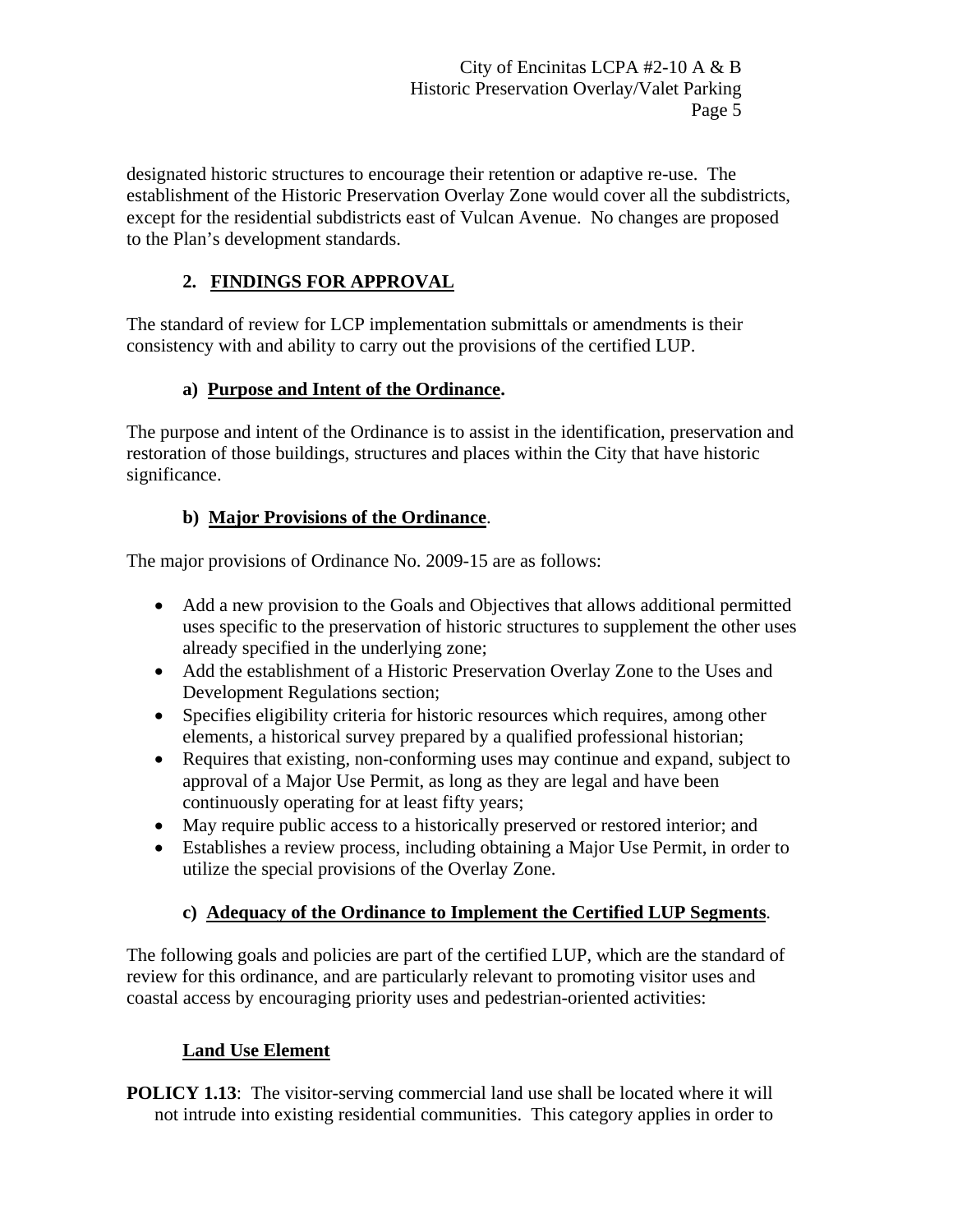reserve sufficient land in appropriate locations expressly for commercial recreation and visitor-serving uses such as: […]

The above listed uses and other uses specifically intended to serve the needs of visitors shall be the principal uses allowed within the visitor-serving land use designation. All other permitted or conditionally permitted uses specified in the Zoning Code for areas zoned as visitor-serving commercial, shall be considered as ancillary uses to the allowable principal uses. Ancillary or non-principal uses and required off-street parking shall not occupy or utilize more than 30% of the ground floor area.

**POLICY 1.14**: The City will maintain and enhance the Highway 101 commercial corridor by providing appropriate community-serving tourist-related and pedestrianoriented uses.

The overall intent of the Downtown Encinitas Specific Plan is to maintain and enhance pedestrian-activities and the economic viability of the City's downtown environment, as well as preserve the community character, including the community's historic resources, within the various subdistricts. As noted above, the Downtown Encinitas Specific Plan was certified with the original certification of the City's LCP in 1995. The DESP established nine subdistricts and provides for a broad mix of commercial uses, including general commercial, visitor commercial and office professional mixed use zones which also allow residential uses as a secondary use.

As originally certified, the Commission required modifications to the two visitor-serving commercial zones (D-VSC and D-VCM) in the Specific Plan to prioritize primary visitor uses, such as hotels/motels, restaurants, food and beverage retail sales, entertainment and other uses specifically intended to serve visitors, in those zones. All other permitted or conditionally permitted uses allowed in the DESP were classified as ancillary uses and they were restricted to no more than 30% of the ground floor area. The DESP also includes a development standard that limits residential uses in these mixed use zones to no more than 50% of the gross floor area and specifies that residential uses must be located behind or above the principal commercial use. As mentioned previously, in LCPA #3-08, the City and Commission further restricted ground floor uses along the First Street Corridor/Old Highway 101 to also emphasize pedestrian-oriented uses.

The principal issue raised by this amendment is the potential de-emphasis or loss of priority uses along the First Street Corridor/Old Highway 101. The amount of land within the City specifically designated and reserved for visitor-serving commercial is minimal. Given the continued population growth in North County, the visitor demands on its coastal communities, including Encinitas, is also expected to grow. Therefore, it is important to ensure that priority uses are maintained and promoted. As originally certified, the Commission accepted a mixed use commercial zone, including both residential and non-priority uses, in the two visitor commercial zones, as well as the First Street Corridor. The Commission found and continues to support the mixed use approach as long as the development standards restrict the amount and siting of the nonpriority uses. The subject amendment serves to expand the permitted uses for designated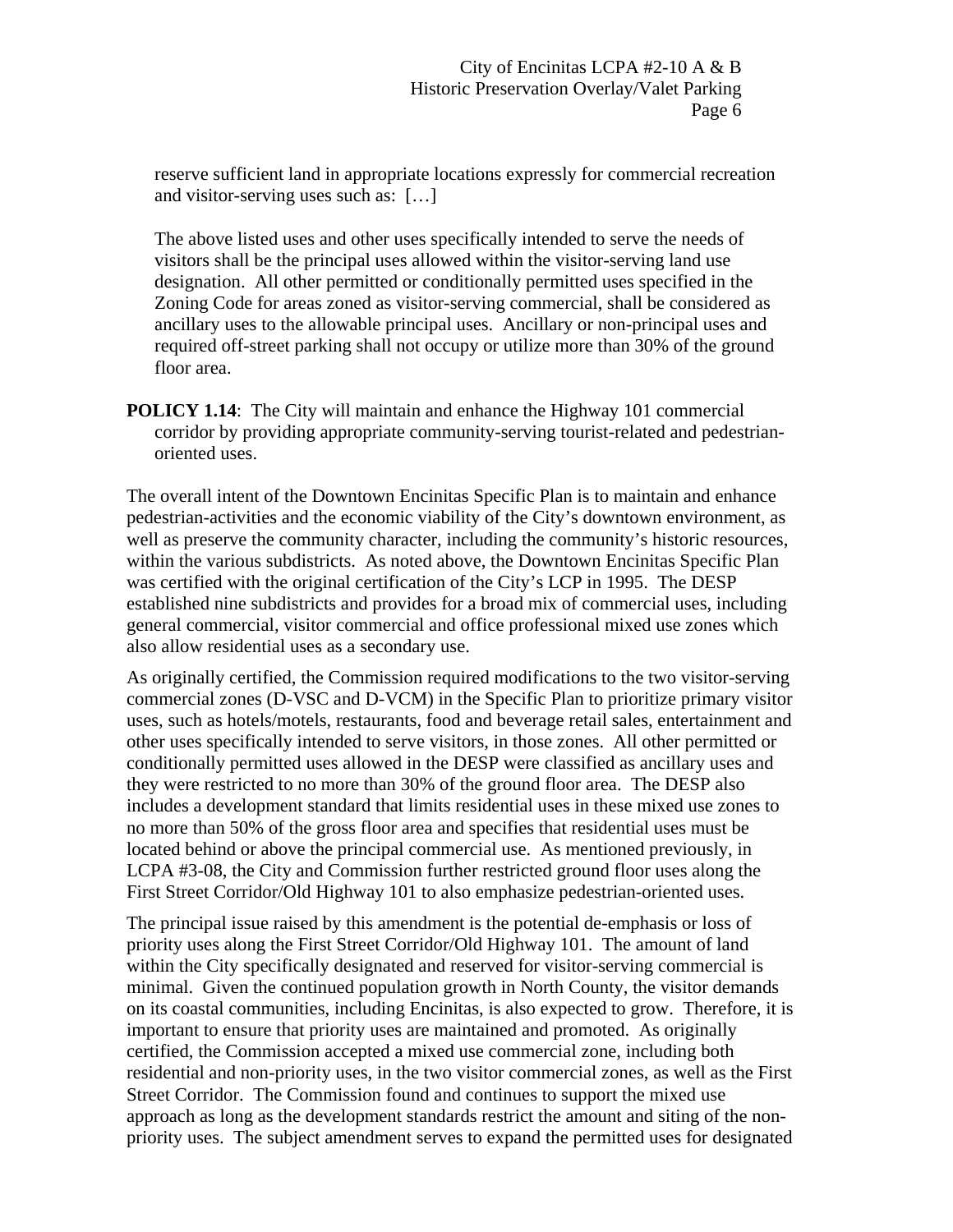historic structures in order to encourage their preservation and/or adaptive re-use. The development standards of the DESP are not being amended with this request; therefore, while additional non-priority uses might be introduced along the First Street Corridor, those uses will be limited in scope and must adhere to the siting criteria already established in the specific plan. In addition, the goal of preserving historic resources also serves to enhance the community character of the downtown area that makes it attractive to visitors. Lastly, there are only a limited number of historic structures or places that could take advantage of this plan amendment and its application is not expected to materially change the use pattern of the downtown core. The Commission therefore finds the amendment request is consistent with and adequate to implement the certified LUP and can therefore be approved as submitted.

### **B. LCP AMENDMENT #2-10B/VALET PARKING**

### **1. AMENDMENT DESCRIPTION**

The proposed citywide code amendment revises one sub-section of the Off-Street Parking regulations in the Municipal Code, specifically Section 30.54.020F, to allow valet parking, with or without a charge. At present, the City's certified parking regulations allow valet parking services but only without a fee, and the municipal code specifically requires that signs be posted indicating that the service is free. The amendment also specifies that valet parking services be permitted upon issuance of a Minor Use Permit.

### **2. FINDINGS FOR APPROVAL**

The standard of review for LCP implementation submittals or amendments is their consistency with and ability to carry out the provisions of the certified LUP.

### **a) Purpose and Intent of the Ordinance**.

The purpose and intent of the ordinance revision is to allow businesses to charge a fee for valet parking services.

### **b) Major Provisions of the Ordinance.**

The major provisions of the ordinance are two-fold; the first is to allow valet parking subject to charging a fee for the service and the second is to require a Minor Use Permit for any valet parking operation.

### **c) Adequacy of the Ordinance to Implement the Certified LUP Segments.**

The certified Land Use Plan contains the following provisions that are pertinent to the issue of valet parking. Policy 1.12 of the certified LUP addresses off-street parking; it states: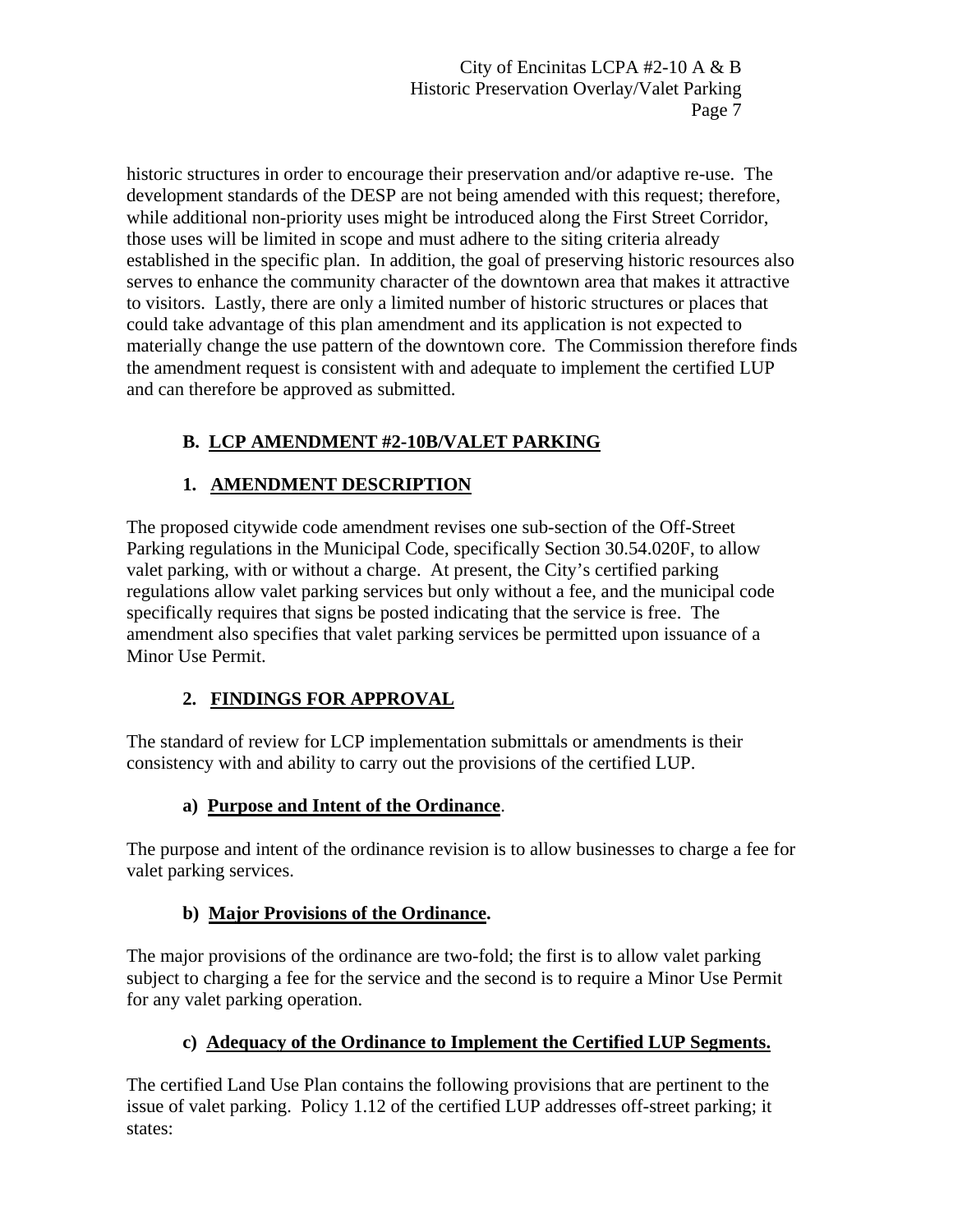**POLICY 1.12:** [...] The City will require that all commercial, industrial and residential uses be designed and constructed with sufficient off-street parking and loading facilities to assure adequate parking is provided with new development such that no adverse impacts on coastal access are documented. Parking ratios shall be utilized as specified and detailed in the City's Zoning Code and in implementing Specific Plans which provide sufficient parking spaces so as not to require patrons/employees/ residents to utilize parking which is necessary/required for other approved uses or street and other public parking that should otherwise be available for public use. (Coastal Act/30252)

Historically, the City prohibited charging a fee for valet parking services; the municipal code also included a specific requirement that signs be posted stating "no charge". Under the City's municipal code, existing businesses that had already been charging for valet parking were grandfathered. The City's restriction was unique in that most local governments do not place such limits on valet parking operations, and the Commission has not typically required such a restriction.

Valet parking operations, as long as they are not utilized to support reductions in otherwise required parking standards, can maximize the amount of on-site parking for an establishment, and many businesses find that their customers appreciate the service. A possible concern is raised by charging fees for valet parking in beachfront areas where businesses have deficient parking and such fees might cause patrons to park off-site rather than utilize the parking facilities at a particular business. One such location in the City of Encinitas is Restaurant Row in Cardiff. There are at least five restaurants situated on both sides of Highway 101 and they are bounded on the north and south by State Beaches and parking lots. The concern would be that patrons not wishing to pay for valet parking would choose to park on the street or in the State Beach lots and thus usurp parking facilities for beachgoers. However, some of the impetus for this code amendment originated from the Restaurant Row businesses who noted that the State Beach parking lots charge for parking and the State Beach charge is typically more than the restaurants would charge for valet parking, so they want to provide the service but recoup their costs. Given that most communities do not restrict fees for valet parking, the City sought this amendment and would require a business to obtain a Minor Use Permit before establishing a paid valet service. The minor use permit process is an appropriate review mechanism to ensure that the valet parking strategy, including fees, will function properly on a site and avoid any spillover impacts to adjoining uses. In this manner, offstreet parking facilities can be managed and regulated so as to ensure required off-street parking is provided and no infringement on public parking supplies should occur. The Commission therefore finds that the amendment request can be approved as submitted.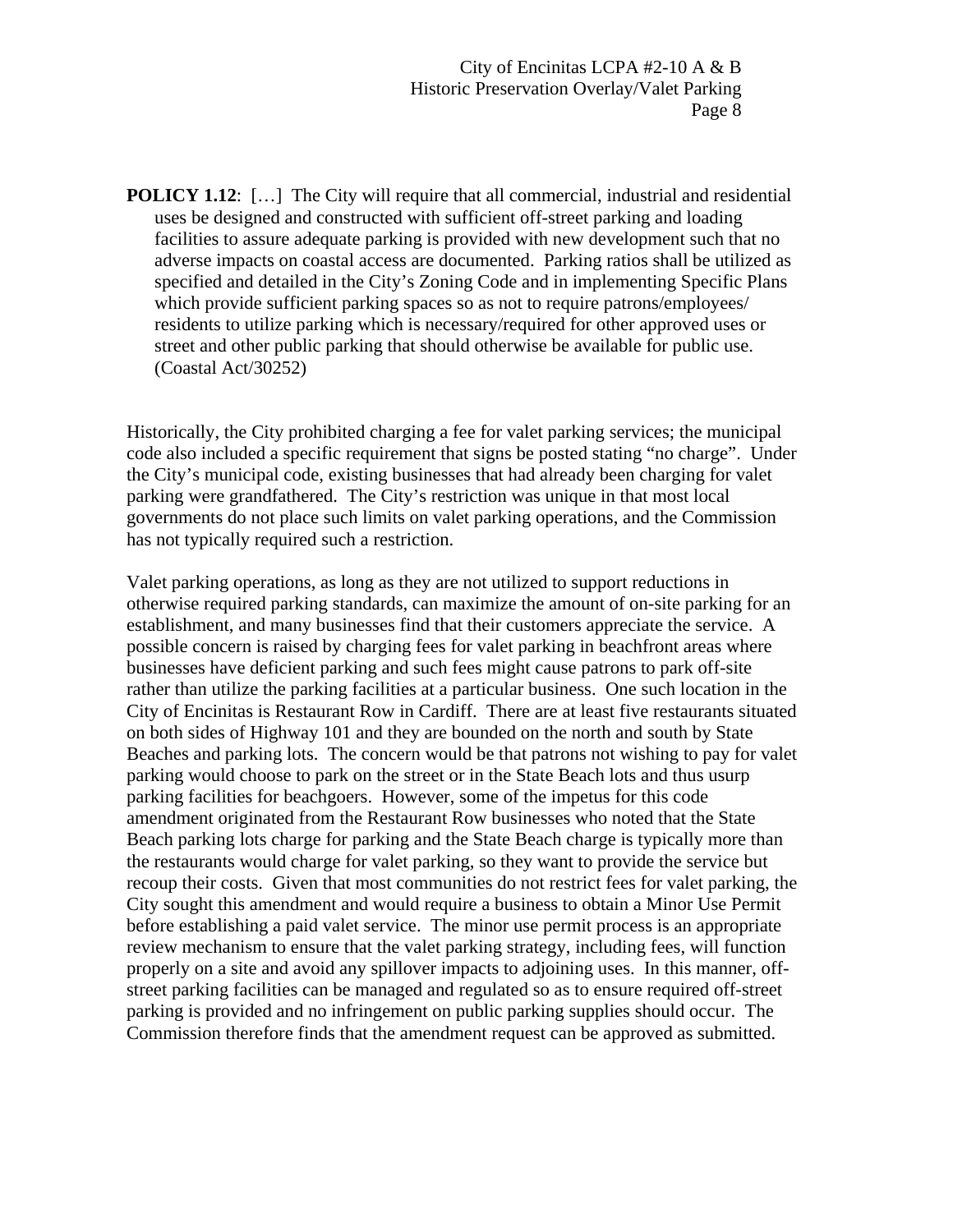### **PART IV. CONSISTENCY WITH THE CALIFORNIA ENVIRONMENTAL QUALITY ACT (CEQA)**

Section 21080.5 of the California Environmental Quality Act (CEQA) exempts local government from the requirement of preparing an environmental impact report (EIR) in connection with its local coastal program. The Commission's LCP review and approval program has been found by the Resources Agency to be functionally equivalent to the EIR process. Thus, under CEQA Section 21080.5, the Commission is relieved of the responsibility to prepare an EIR for each LCP.

Nevertheless, the Commission is required in an LCP submittal or, as in this case, an LCP amendment submittal, to find that the LCP, or LCP, as amended, does conform with CEQA provisions. For these amendments, the City found that there were no new significant environmental effects associated with the adoption of the DESP Historic Preservation Overlay Zone beyond those originally identified in the Specific Plan's EIR and addendum. Relative to the valet parking revisions, the City found the amendments were exempt from environmental review. The Commission concurs and finds there are no feasible alternatives or feasible mitigation measures available which would substantially lessen any significant adverse impact on the environment. Therefore, the Commission finds the subject LCP implementation plan, as amended, conforms with CEQA provisions.

(G:\San Diego\Reports\LCPs\City of Encinitas\ENC LCPA 2-10A (DESP Historic Preservation Overlay and B (Valet Parking) stf rpt.doc)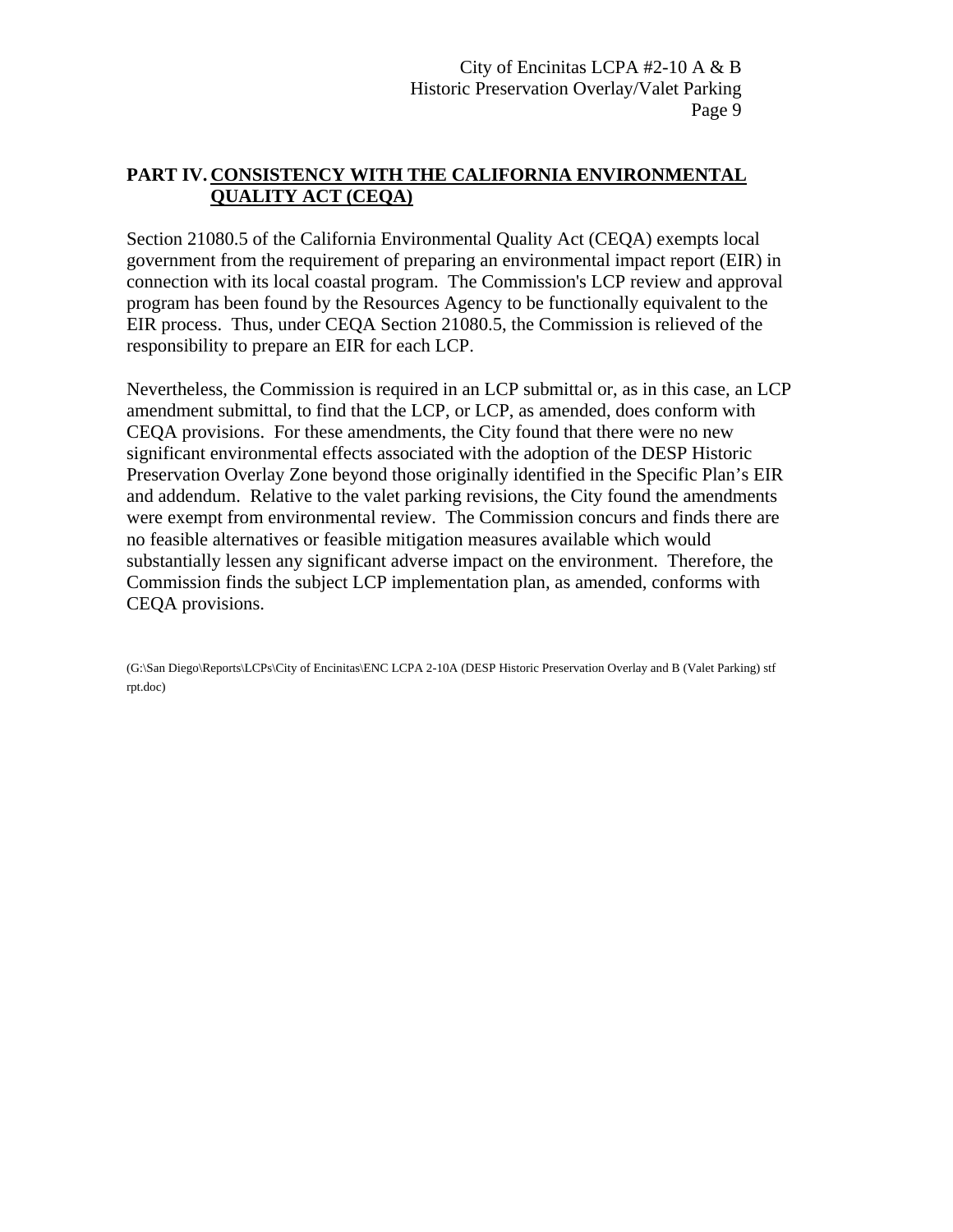### **ORDINANCE 2009-15**

### AN ORDINANCE OF THE CITY COUNCIL OF THE CITY OF ENCINITAS, CALIFORNIA AMENDING THE DOWNTOWN ENCINITAS SPECIFIC PLAN TO CREATE A HISTORIC PRESERVATION **OVERLAY ZONE.** (CASE NUMBER: 07-84 ZC/LCPA/SPA)

**WHEREAS**, the Planning Commission conducted a Public Hearing on September 17, 2009 and considered public testimony and made a recommendation to approve the amendment to the City Council on September 17, 2009;

WHEREAS, the City Council conducted a Public Hearing on December 16, 2009 and considered public testimony and discussed the establishment of a Historic Preservation Overlay Zone:

WHEREAS, the City Council finds that the Downtown Encinitas Specific Plan should be amended to create a Historic Preservation Overlay Zone; and

WHEREAS, the City Council finds that the amendments are consistent with the adopted Local Coastal Plan in that the amendments assist in the identification, preservation, and restoration of those buildings, structures, and places within the City that have historic significance; and

NOW, THEREFORE, the City Council of the City of Encinitas hereby ordains as follows:

**SECTION 1. GOALS AND OBJECTIVES.** Section 2.3, Goals and Objectives of the Downtown Encinitas Specific Plan is hereby amended to read as follows:

### See Attachment "1"

SECTION 2. DEVELOPMENT STANDARDS. Section 3.2.7, Special Purpose Overlay Zones of the Downtown Encinitas Specific Plan is hereby amended to read as follows:

### See Attachment "2"

SECTION 3. HISTORIC PRESERVATION PLAN. Section 8.3, Historic Preservation Strategies of the Downtown Encinitas Specific Plan is hereby amended to read as follows:

### See Attachment "3"

**SECTION 4. ENVIRONMENTAL FINDING.** The City of Encinitas previously prepared Environmental Impact Report No. 89-254 for the project. Based upon a review of the current project, it has been determined that:

**176**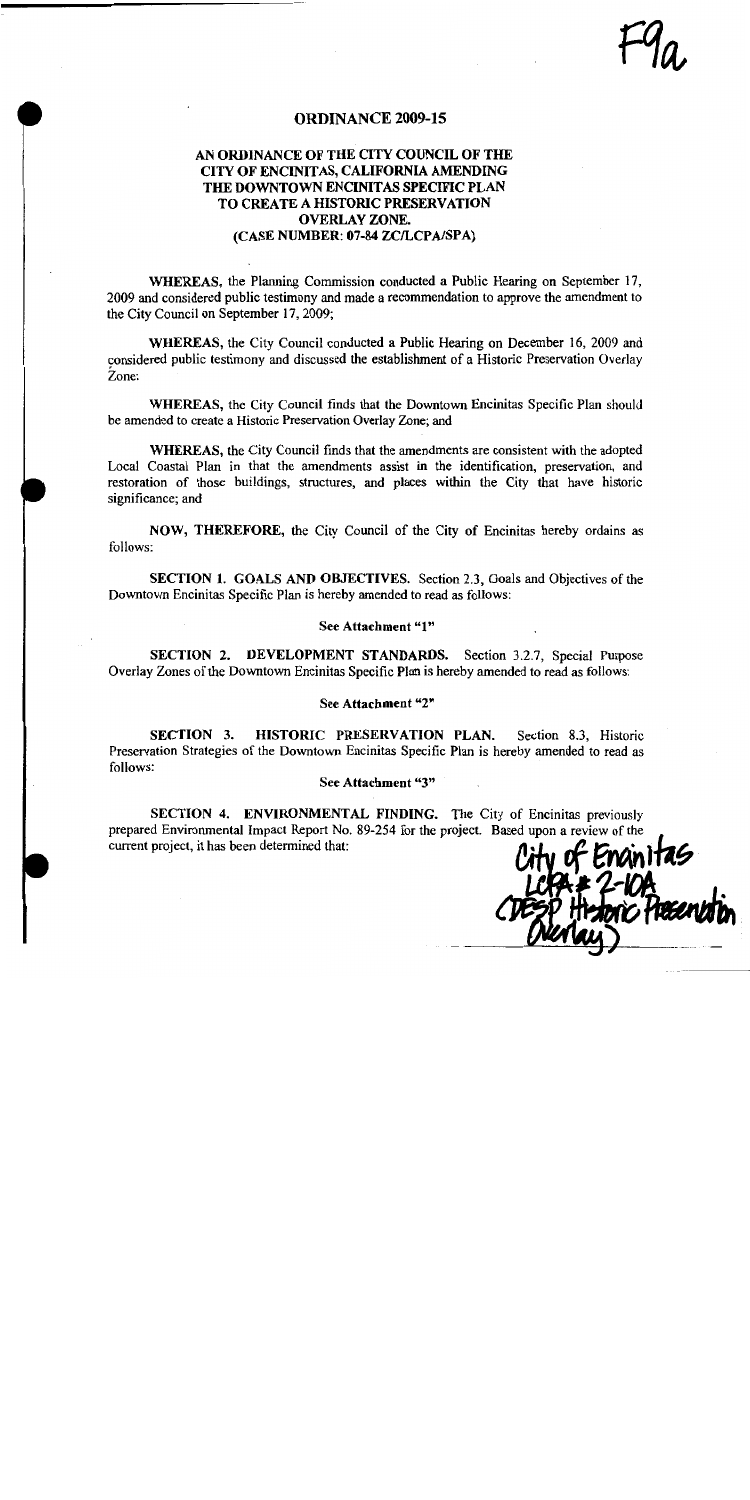There are no new significant environmental impacts not considered in the  $\mathbf{a}$ previous Environmental Impact Report;

No substantial changes have occurred with respect to the circumstances under b. which the project is undertaken; and

There is no new information of substantial importance to the project. c.

Therefore, in accordance with Section 15164 of the State CEQA Guidelines an addendum has been prepared. No public review of the addendum is required.

SECTION 6. PUBLIC NOTICE AND EFFECTIVE DATE. The City Clerk is directed to prepare and have published a summary of this ordinance no less than five 5 days prior to consideration of its adoption and again within fifteen 15 days following adoption indicating the votes cast. This ordinance will become effective following certification by the California Coastal Commission as being consistent with the Local Coastal Program for the City of Encinitas.

PASSED AND ADOPTED this 27th day of January, 2010 by the following vote to wit:

AYES: Barth, Bond, Houlihan, Stocks.

NAYS: None.

**ABSTAIN:** None.

Dalager. **ABSENT:** 

> Signature on file  $0 - 0$ Dan Dalager, Mayor

City of Encinitas

### ATTESTATION AND CERTIFICATION:

I hereby certify that this is a true and correct copy of Ordinance No. 2009-15 which has been published pursuant to law.

Signature on file Deborah Cervone, City Clerk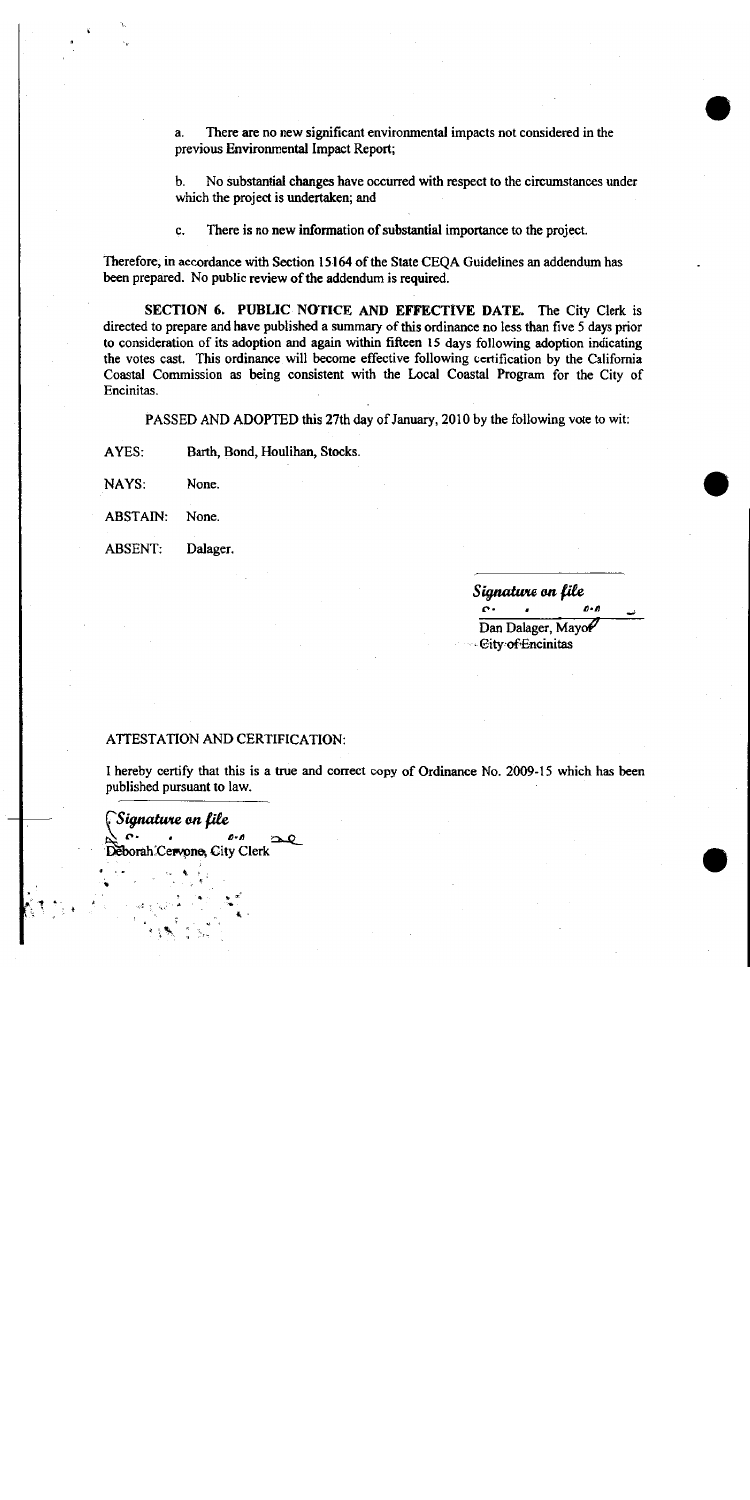### ORDINANCE NO. 2009-15

### **ATTACHMENT "1"**

 $\circ$ 

 $\circ$ 

 $\circ$ 

Community Participation

Add a new provision:

- Establish a street tree master plan which includes preservation of mature trees, planting additional street trees, and a regular maintenance program. Provide for diversity of species along the same street as appropriate.
- Identify potential adaptive re-uses or restoration  $\circ$ opportunities uses for historic structures that are either vacant or in danger of being demolished.
	- Establish additional permitted uses specific to the preservation of historic structures in addition to the uses permitted in the underlying zone provided that the nature and the character of the use are such that it will be compatible with and not adversely impact the neighborhood or the historic resource.
- Establish the historic use of a resource (defined as the  $\circ$ original resource use or the use for which the resource was designated) as a permitted use if that use is not typically permitted by the underlying zoning district.
	- Coordinate historic preservation and restoration strategies with the existing Downtown Encinitas Mainstreet Program.
- Establish an enhanced, "historic walk" trail through the  $\circ$ downtown area.
- Preserve the city beaches which are important open space and recreational resources for the entire community.

### **Objective**

- $\circ$ Establish an aggressive citywide sand restoration program to protect Moonlight Beach and other beaches within the city.
- Encourage use of solar energy and water conservation.

### **Objectives**

- $\circ$ Encourage use of solar energy and make allowances for solar access through development regulations.
- Provide public trash containers to accommodate  $\circ$ recyclable material.
- Encourage use of drought tolerant landscaping.  $\circ$

### **RECREATION/OPEN SPACE GOALS**

DOWNTOWN ENCINITAS SPECIFIC PLAN

 $2 \blacksquare 14$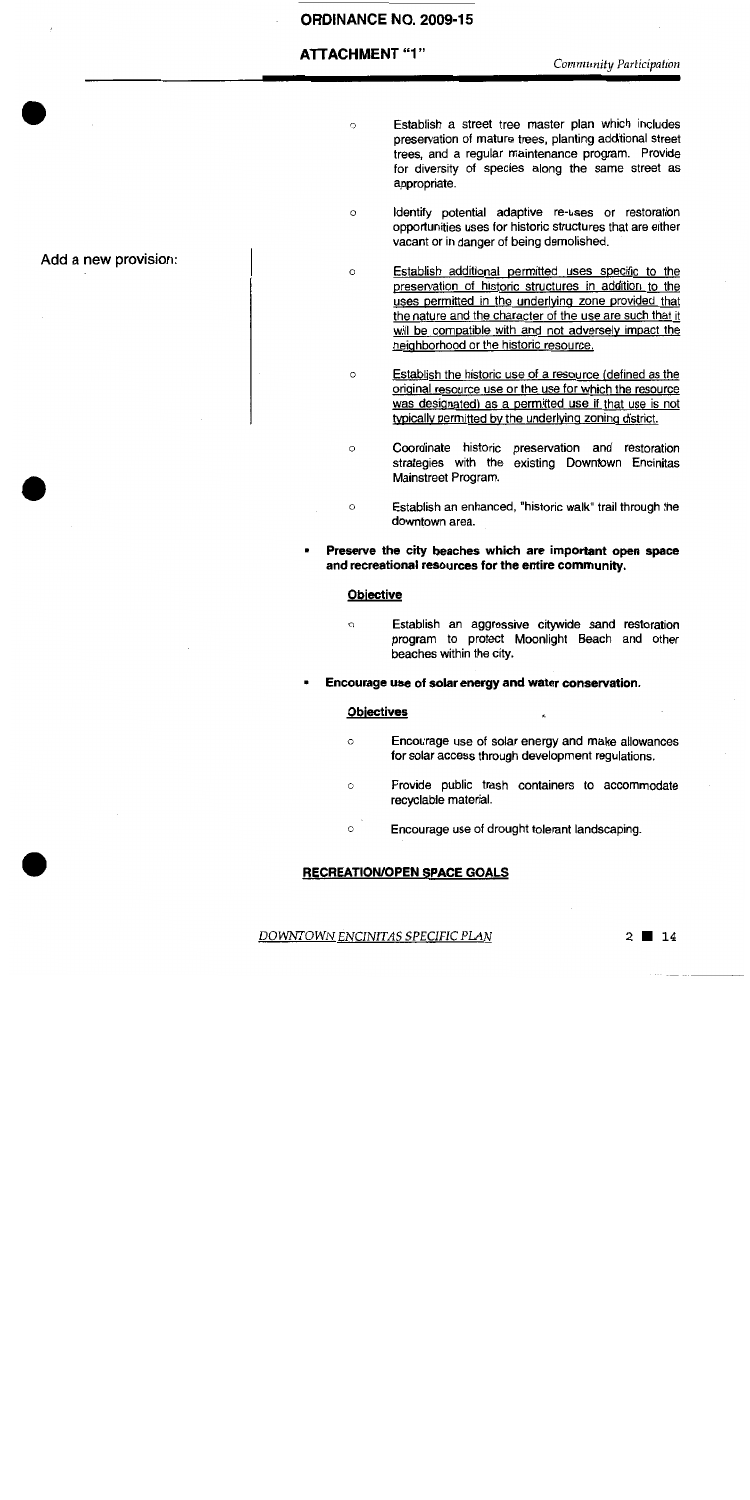### ORDINANCE NO. 2009-15

### **ATTACHMENT "2"**

and Development Regulations

### **Special Purpose Overlay Zones**

#### $3.2.7$ **Special Purpose Overlay Zones**

The provisions, restrictions and requirements of the following zoning overlays apply in addition to site-specific zoning established under this specific plan.

#### A. Overlay Zone: Coastal Bluff (CBO)

Coastal Bluff Overlay is intended to provide recognition of the bluff areas as dynamic land-ocean interfaces that are subject to change as a result of natural and man-made factors, and which must be considered as a constraint to development. Refer to Section 3.1, Residential West and Moonlight Beach Park Subdistricts.

The application of this overlay and development standards pursuant to Section 30.34.020 of Title 30 of the Encinitas Municipal Code shall apply.

#### В. Overlay Zone: Scenic/Visual Corridor (SVC)

Scenic/Visual Corridor Overlay is intended to identify those areas where significant aesthetic and visual resources are present (Ord.89-41). Refer to Section 3.1, First Street Corridor Subdistrict.

The application of this overlay and development standards per Section 30.34.080 of Title 30 of the Encinitas Municipal Code shall apply.

#### C. Overlay Zone: Hillside/Inland Bluff (H/IBO)

Hillside/Inland Bluff Overlay is intended to provide recognition of hillside and inland bluff areas as sensitive natural features which represent significant constraints to development. Refer to Section 3.1, Cozen's Site Subdistrict.

The application of this overlay and development standards per Section 30.34.030 of Title 30 of the Encinitas Municipal Code shall apply.

#### D. Overlay Zone: Cultural/Natural Resources (C/NRO)

Cultural/Natural Resources Overlay is intended to provide recognition of areas containing important man-made cultural and historic resources, and ecologically sensitive plant and animal habitats, as constraints to development. Refer to Section 3.1, Moonlight Beach Park Subdistrict and Chapter 8.0.

The application of this overlay and development standards per Section 30.34.050 of Title 30 of the Encinitas Municipal Code shall apply.

Е. Overlay Zone: Historic Preservation (HPO)

The Historic Preservation Overlay is intended to protect, for the benefit of present and future generations, the historic integrity of certain historically significant properties and/or structures located within the Downtown Encinitas

DOWNTOWN ENCINITAS SPECIFIC PLAN

Add a new provision: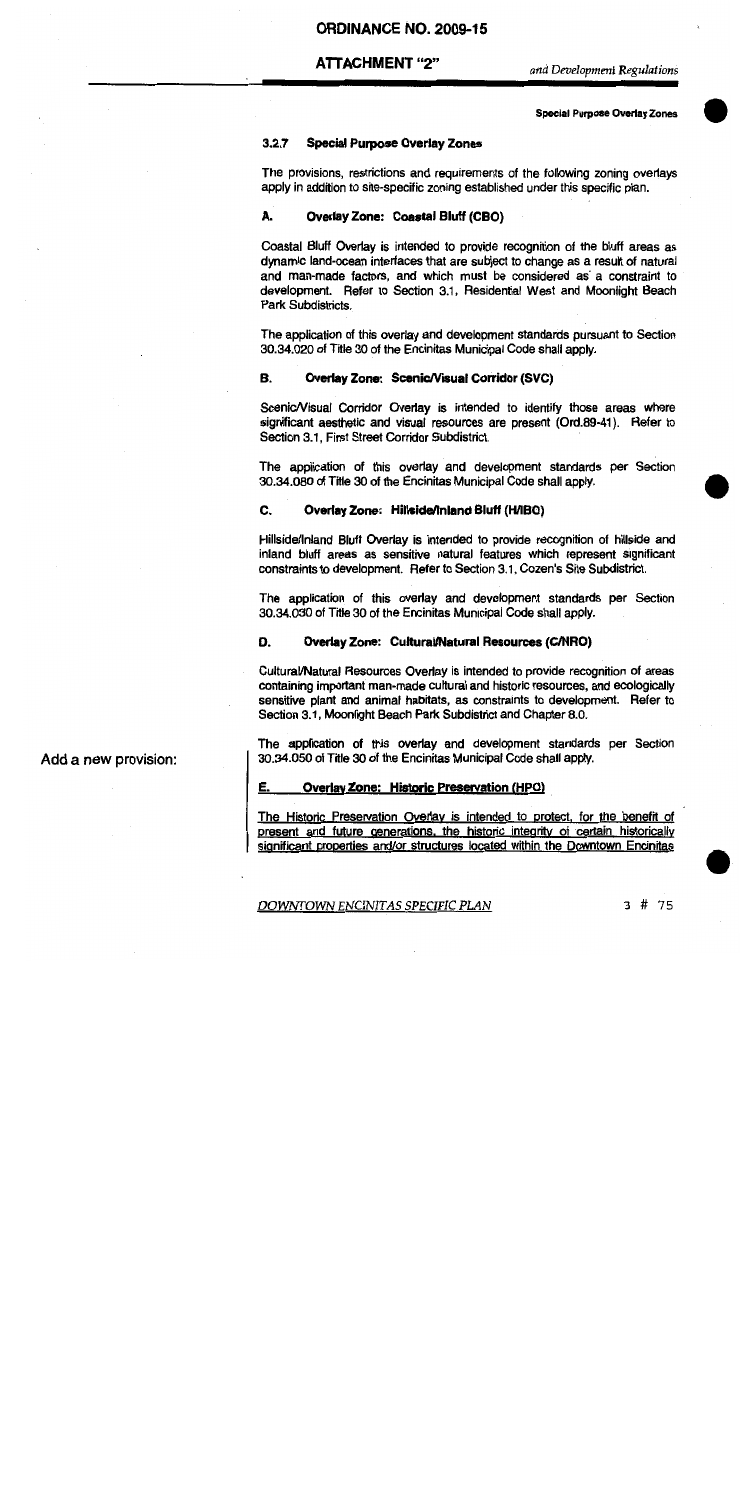### **ATTACHMENT "2"**

ind Development Regulations

### **Special Purpose Overlay Zones**

### Add a new provision:

Specific Plan. It is the further intent of this overlay zone to provide for the longterm continued preservation of such designated historic resources by providing flexibility in permitted uses more befitting to the economic viability of an historic resource than may otherwise exist under the permitted uses of the underlying zone.

Establishment of permitted uses beyond those permitted in the underlying zone shall be subject to the following provisions.

#### Applicability:  $1.$

The following provisions apply to all properties within the Downtown Encinitas Specific Plan area, excluding, however, residentially zoned properties located on the east side of Vulcan Avenue due to limited on-street parking and the potential to create future land use conflicts.

#### **Eligibility Criteria for Historic Resources:** 2.

To qualify as a historical resource for purposes of these provisions, a historical survey shall be prepared by a qualified professional historian, which demonstrates the historical significance by meeting one of the following requirements in this section and, additionally, shall be fifty (50) years of age or older.

- a. The historic resource exemplifies or reflects special elements of the City's cultural, social, economic, political, aesthetic, engineering, or architectural history; or
- b. The historic resource is identified with persons or events significant in local, state or national history; or
- c. It embodies distinctive characteristics of a style, type, period, or method of construction, or is a valuable example of the use of indigenous materials or craftsmanship: or
- d. It is representative of the notable work of a builder, designer, or architect; or
- e. Its unique location or singular physical characteristic(s) represents an established and familiar visual feature or landmark of a neighborhood, community, or the City.

A resource less than fifty (50) years old may be considered if it can be demonstrated through a historical survey, prepared by a qualified professional historian, that sufficient time has passed to understand its historical importance.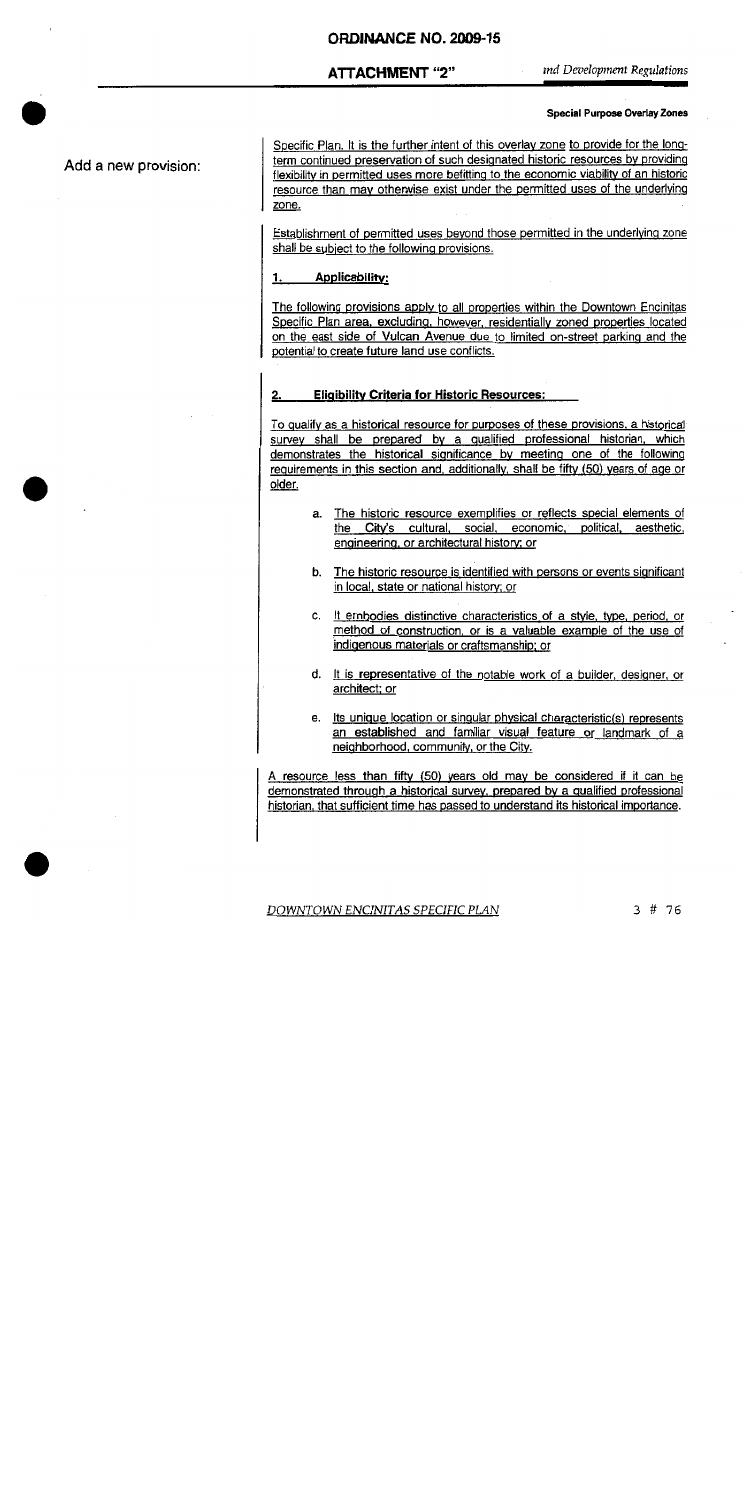### ORDINANCE NO. 2009-15

### **ATTACHMENT "2"**

Lase and Development Regulations

Special Purpose Overlay Zones

### **Review Process:**

3.

- a. Uses which involve parcels containing historical sites and/or structures shall require a survey by a qualified professional historian<sup>1</sup> to be submitted by the applicant to determine the site/structure's historical significance.
- b. Specific uses may be permitted for historic resources within the Historic Preservation Overlay Zone pursuant to the provisions of this Section and upon approval of a Major Use Permit.
- c. Residential Districts To encourage investment in the historic restoration of existing structures, limited small-scale businesses may be considered for historic resources located in residential districts. These businesses may operate out of a historic structure, provided that the following findings can be made:
	- i. The residential character of the neighborhood and the integrity of the historic structure is not substantially altered<sup>2</sup>:
	- ii. The nature of the use is such that it will be compatible with and will not adversely impact the neighborhood;
	- iii. The use is reasonably necessary for the continued preservation of the historically significant structure in which it is to be located, and is compatible with the historic character of the structure.

Small-scale businesses may include, but are not limited to, uses such as artist studios or offices for photographers, architects, attorneys, chiropractors. All proposed uses shall be subject to the Planning Commission making the necessary findings to allow such uses.

- d. Existing and Previously Existing Uses The established historic use of a resource (defined as the original resource use or the use for which the resource was designated) or an existing use not otherwise permitted in the underlying zone shall be permitted and may continue provided that the following findings can be made:
	- i. For existing uses, the use has been legal and continues to operate. Expansion of existing uses would be subject to a Maior Use Permit:

### DOWNTOWN ENCINITAS SPECIFIC PLAN

Add a new provision: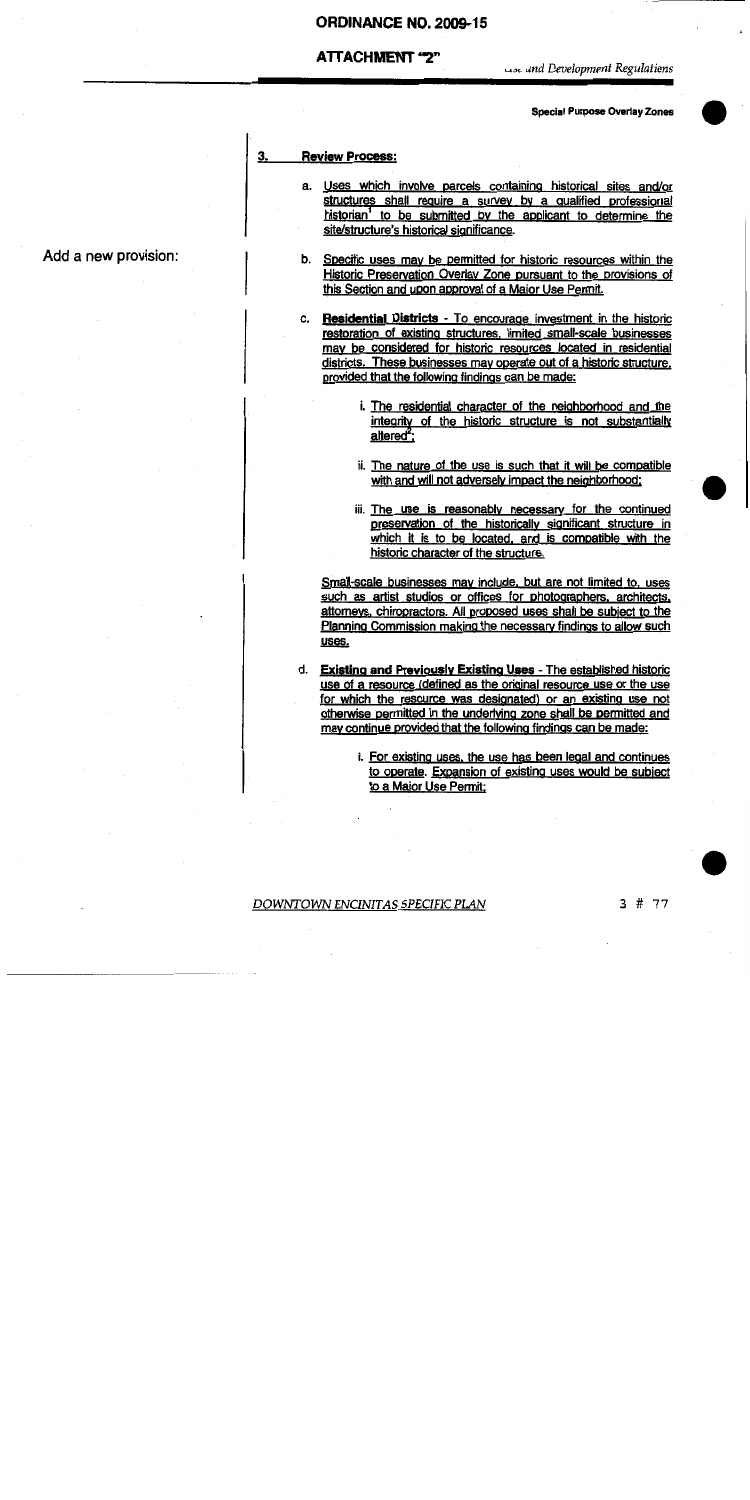### ORDINANCE NO. 2009-15

### **ATTACHMENT "2"**

Jse and Development Regulations

### **Special Purpose Overlay Zones**

- ii. The nature of the use is such that it will be compatible with and will not adversely impact the neighborhood;
- iii. The character of the neighborhood and the integrity of the historic structure is not substantially altered;
- iv. The proposed use is reasonably necessary for the continued preservation of the historically significant structure in which it is to be located, and is compatible with the historic character of the structure.
- v. Removal of the use to another location would effectively end the significance of the historical designation on the property, if applicable; and
- vi. The use has been legally and continuously operating for at least fifty (50) years.

Public Access to a Historically Preserved or Restored Interior. e. Public access is defined as establishment of a museum of public display of a historic interior or a use in which the interior is generally accessible to the public during normal business hours. The Major Use Permit may specify areas which are to customarily remain open to the public for the approved use. Extraordinary access such as historic tours is not typically required unless extraordinary access is a required condition of the use permit approval.

<sup>1</sup> Qualified Professional. An individual meeting the Secretary of the Interior's Professional Qualifications Standards as stipulated in the Secretary of the Interior's Standards and Guidelines for Archeology and Historic Preservation.

<sup>2</sup> Substantially Altered. The demolition, destruction, relocation, new construction or alteration activities that would impair the significance of a historical resource.

Add a new provision:

DOWNTOWN ENCINITAS SPECIFIC PLAN

 $3#78$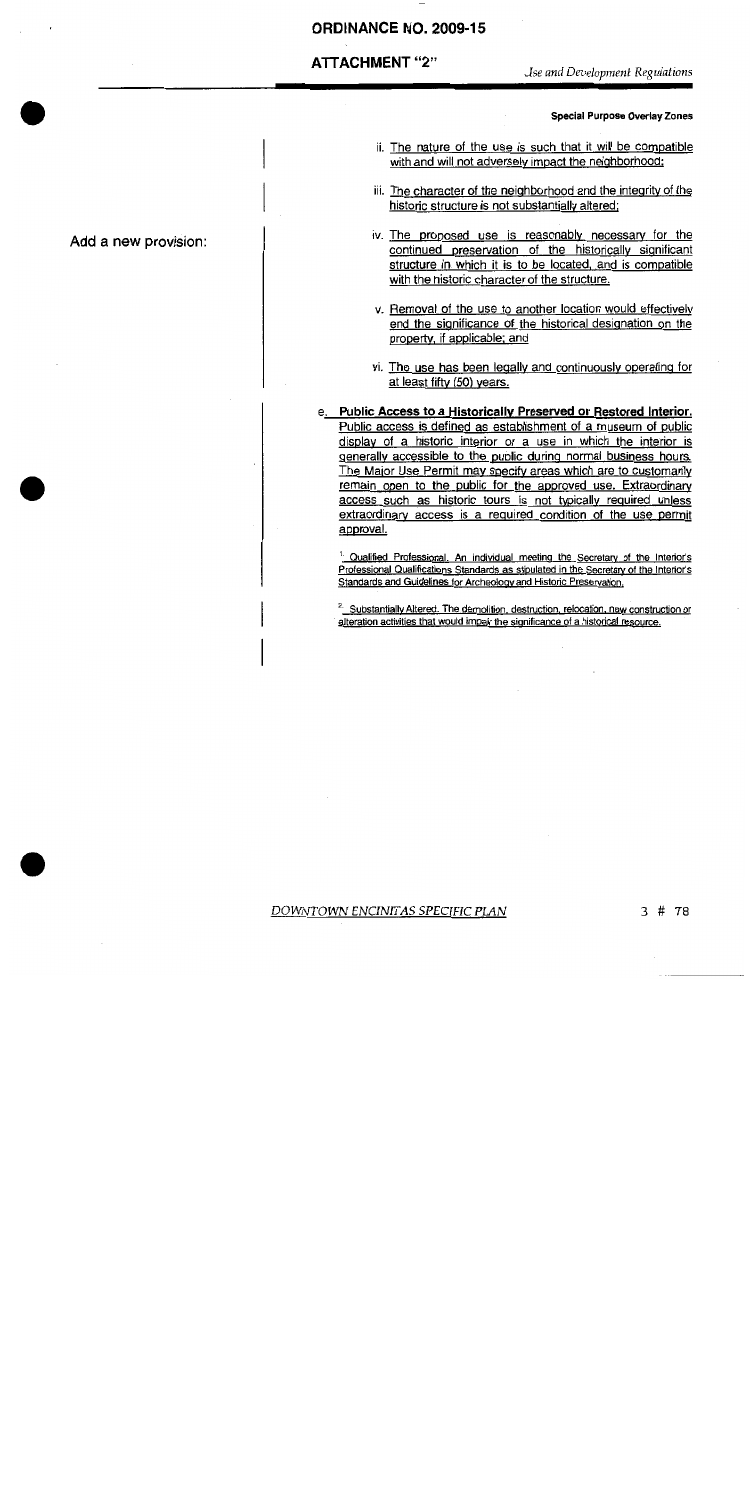### **ATTACHMENT "3"**

**Historic Preservation** 

town along the rail line between National City and Oceanside.

The availability of water in the San Dieguito area was the principal force driving real estate and agricultural development of the land. While vital to the early existence of Encinitas, Cottonwood Creek's limited water supply restricted population and the development of the area until the completion of Hodges Dam in 1918 and the formation of the San Dieguito Irrigation District four years later.

In recognition of its significance to the development of the Encinitas area. Cottonwood Creek was recently designated by California as a State Point of Historical Interest. It is also recognized in the Historic Resources Inventory eligible that the Creek is for local landmark designation. Preservation/restoration of the creek area is addressed in Section 3.1 of this plan under the Moonlight Beach Park Subdistrict.

#### 8.3 **Historic Preservation Strategies**

#### A. **Introduction**

Any successful preservation program must include not only the identification of historic resources, but development of measures to protect them. Potential historic resources have been researched in the "Architectural and Historic Resources Inventory of the Downtown Encinitas Specific Plan Area" (Appendix C). This section of the Specific Plan outlines basic strategies that can be made available to assist in preserving the community's historic resources.

There are two broad approaches to historic preservation: requiatory, and incentive-based. Since most potential historic resources are under private ownership, and because there are real economic implications of preservation, a strictly regulatory approach is difficult to achieve. Furthermore, the Downtown Encinitas community has made clear that it desires a preservation program that is incentive-based and voluntary. With this in mind the following strategies for a preservation program were developed.

#### В. **Regulatory Mechanisms**

Beyond this specific plan, tThere are existing City and State regulations that provide a level of protection for identified historic resources. These regulations provide both restrictions for preservation, a relaxing or restructuring of regulations (such as development and parking standards) and flexibility of allowable uses to achieve preservation.

#### i. California Environmental Quality Act (CEQA)

Virtually all development projects are subject to the environmental review process established by the California Environmental Quality Act (CEQA). Projects that would destroy or substantially alter a known historic resource could be deemed to pose a significant effect on the environment. Under CEQA, significant effects must be minimized to the extent feasible. Mitigation measures will vary depending on the project, but can range from photo-

Modify the following provision: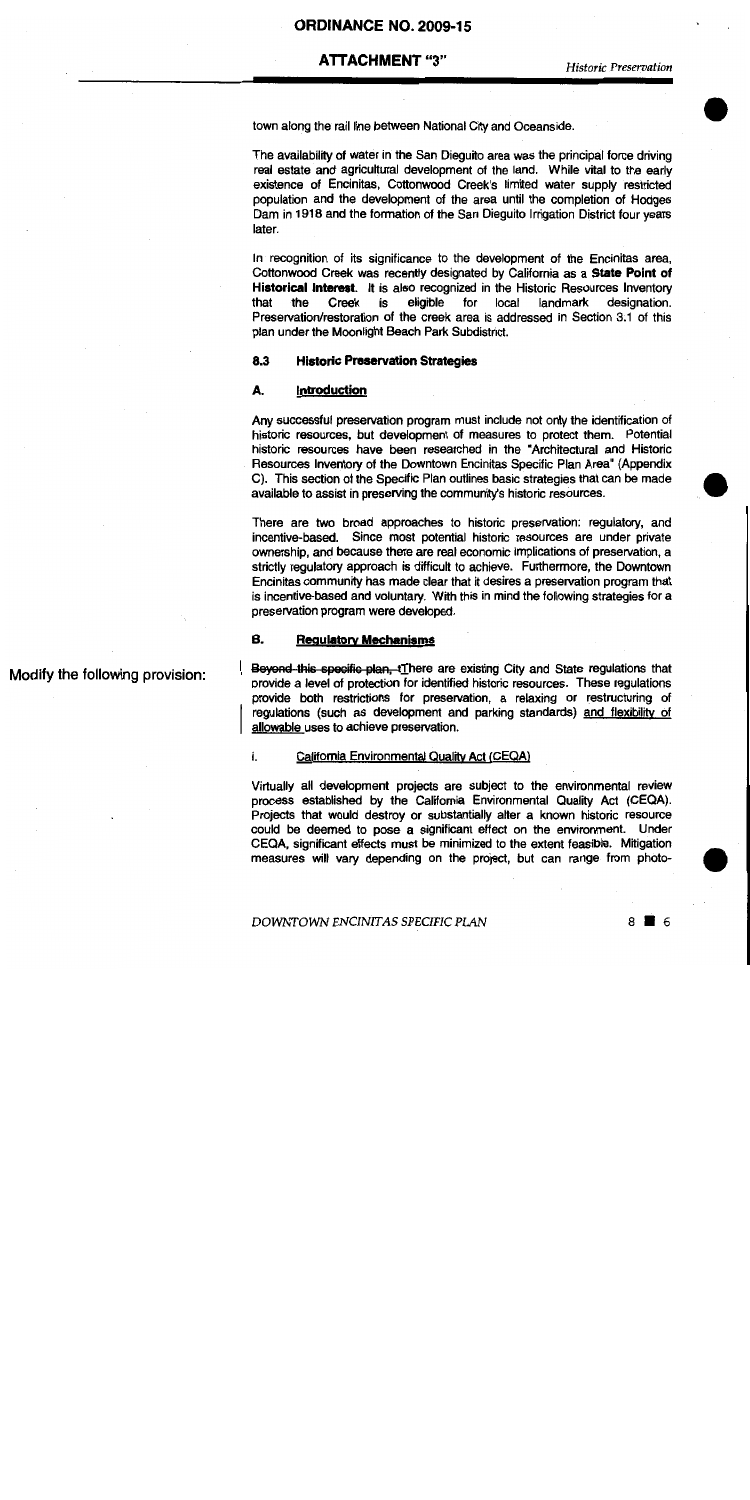### **ATTACHMENT "3"**

Historic Preservation

documentation or a narrative report recording the resource, to preservation by a variety of means: maintaining the basic structure while accommodating architecturally compatible additions, or granting a "facade easement" for the exterior appearance of the structure. Sometimes as a last resort, relocation of a historic structure is considered.

The City's General Plan establishes a Cultural Resources overlay that applies to historic resources. This overlay is implemented generally by the Municipal Code, which requires projects involving historical sites or structures to perform a site resource survey and impact analysis to determine a site's or structure's significance and the need for impact mitigation (Municipal Code Section 30.34.050 (A)(1)(b)). This Municipal Code requirement continues to apply in the specific plan area. The "Architectural and Historic Resources Inventory" is not to be used to determine when a site definitely has or does not have a significant architectural or historic resource; a site-specific resource survey per the Municipal Code shall be required.

Specific Plan Provisions Affecting Historic Resources ij.

There are features of the Downtown Encinitas Specific Plan that, when properly applied, will positively influence the continued viability of the area's historic resources and These features do not apply to historic resources per se, and are not "triggered" based on historic significance; but indirectly, their application in the Specific Plan area should help achieve preservation. The design recommendations and development standards were created to preserve and maintain the existing desirable character of the Downtown area. An important part of that character derives from the area's historic resources.

Design Recommendations - The Design Recommendations of this Specific Plan were developed to maintain and preserve the existing unique, beachy, small-town character of the Downtown area. Emphasis is placed on ensuring that new development is compatible in terms of bulk and scale to existing development. Choice of materials, colors, textures, etc., are also discussed.

The Design Recommendations provide some discussion of rehabilitation of historic structures. Rehabilitation of existing resources should be done in a manner that preserves the original character and integrity of the structure. Remodeling should be done so that non-historic materials or features are removed in favor of restoring original features and intended uses of properties. Removal or alteration of historic material should be avoided, while deteriorated architectural features should be repaired rather than replaced, whenever possible (See Section 4.5.9).

**Development Standards** – in addition to the Design Recommendations, the specific plan guides development through development standards. Citywide zoning and development regulations sometimes run counter to preservation of historic properties. Contemporary regulations generally require larger lot sizes and setbacks than were traditional for older urban areas. New development under City-wide regulations would be encouraged to depart from the traditional mainstreet, small-town character of Old Encinitas. Typically, newer development is found on large consolidated lots necessary to comply with

Modify the following provision: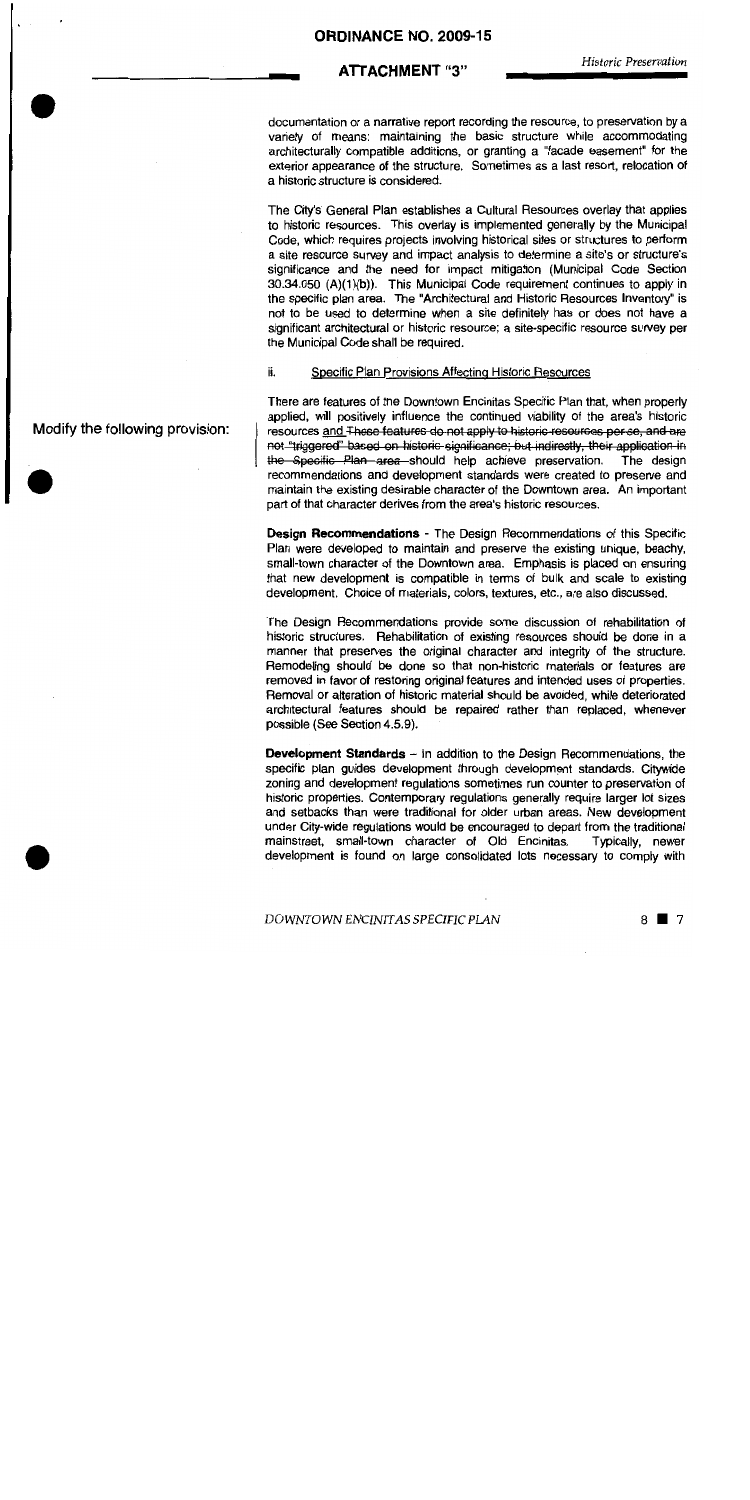### **ATTACHMENT "3"**

**Historic Preservation** 

town character found to be so desirable by the community.

The development standards in the Specific Plan provide for minimal lot sizes, setback and landscaping requirements. Designed to be more reflective of the existing development pattern, the development standards (primarily for First Street and Second Street corridors) provide for a more flexible building envelope that will enhance the viability of the area's historic structures. This may provide more incentive for rehabilitation and preservation, rather than encourage demolition of the Downtown's older structures.

The development standards for the commercial areas permit a mix of commercial and residential uses. The mixed-use zoning is well suited for the commercial developments along First and Second Streets. Many of the older structures (such as the Broun Building and Encinitas Hotel) were originally constructed for commercial and residential uses.

Parking Standards - Generally, the City-wide off-street parking requirements make development of the small lots in the Downtown area difficult. The parking standards provided in Section 3.3 of the Specific Plan are designed to encourage the vitality of the commercial district through the application of a variety of strategies including credit for on-street parking, revised parking ratios, and relaxed requirements for building additions and remodels.

Lesser parking requirements increase net usable lot area, thus discouraging the need for lot consolidations and large retail commercial developments. By restructuring off-street parking requirements, it will be easier for new businesses to occupy existing historic structures.

Flexibility in Land Uses and Adaptive Reuse - To encourage investment in the preservation of historic resources within the Downtown Encinitas Specific Plan, varying uses shall be permitted on lots with designated historic structures to encourage retention of historic resources. The Specific Plan shall permit a variety of uses in designated historic buildings while aiding in the preservation of their facades or characteristic profiles. With the same aim, the Specific Plan shall encourage and permit adaptive reuse of designated buildings.

State Historic Building Code - Certain projects affecting historic structures may utilize the State Historic Building Code. Adopted by the City of Encinitas, provisions of the code allow flexible building standards for eligible structures. Eligible structures include those listed on a national, state, or local register; or listed in an official inventory of historical or architecturally significant resources. This has two advantages: utilization of the code allows rehabilitations that respect and conform to older building methods, thus preserving the original architectural integrity; it also allows for continued use or adaptive re-use of old buildings that otherwise would not be allowed because of strict code requirements.

Projects eligible under this strategy include those affecting properties listed in the Historic Resources Inventory, and shall be implemented on a case-by-case basis. No other implementation action by the City is required.

Add a new provision:

DOWNTOWN ENCINITAS SPECIFIC PLAN

 $R \blacksquare R$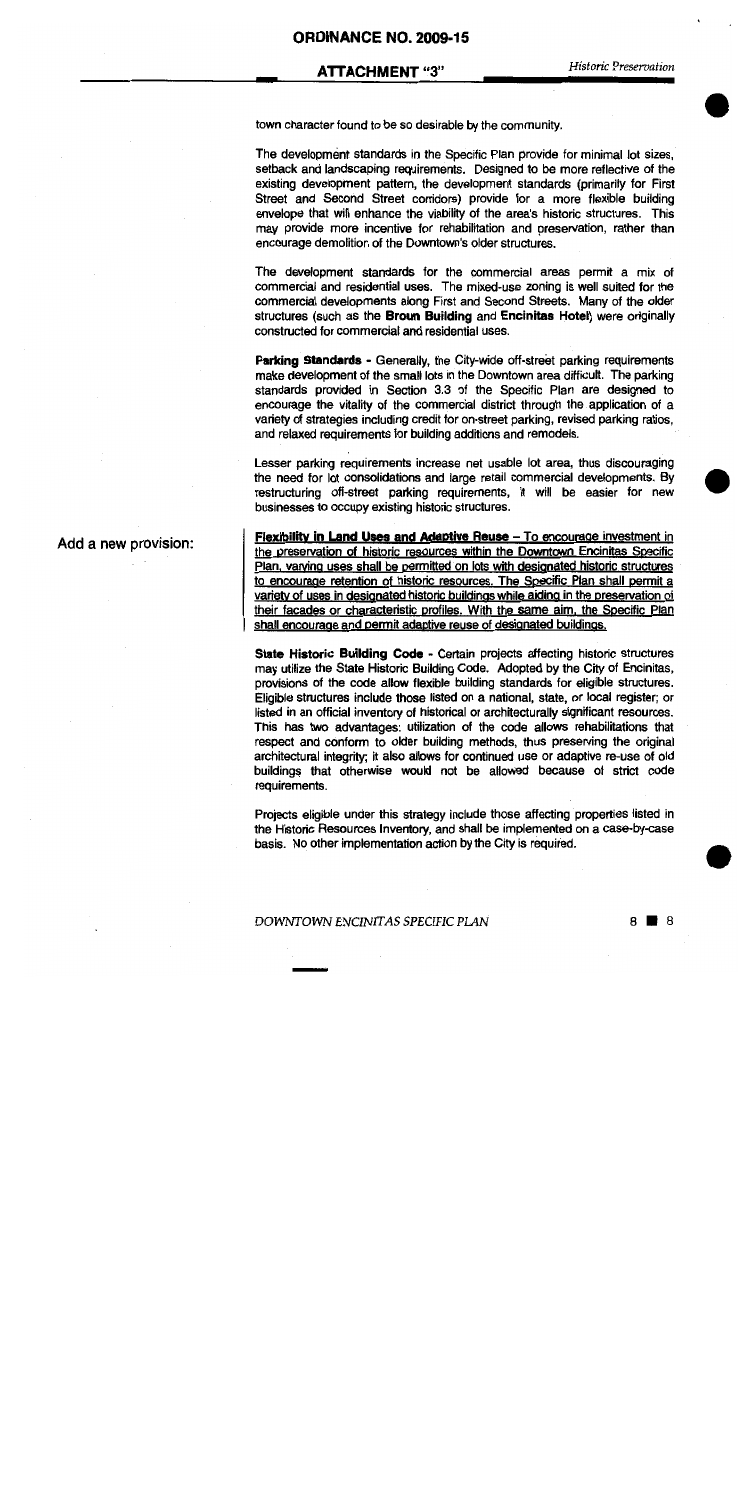### ORDINANCE NO. 2009-15

### **ATTACHMENT "3"**

Add a new provision:

### Table 4

| Applicable<br>Program/Activity                               | <b>National</b><br>Landmark<br>Eligible | Local<br>Landmark<br>Eligible | <b>Structures</b><br>of<br>Merit | Of<br>Contextual<br>Value |
|--------------------------------------------------------------|-----------------------------------------|-------------------------------|----------------------------------|---------------------------|
| CEQA Review/Muni, Code<br>Section 30.34.050                  |                                         |                               |                                  |                           |
| Design Guidelines                                            |                                         |                               |                                  |                           |
| Development Standards                                        |                                         |                               |                                  |                           |
| Parking Standards                                            |                                         |                               |                                  |                           |
| <b>Flexibility in Land Uses and Adaptive</b><br><b>Reuse</b> | ۴3                                      | $\frac{1}{2}$                 | i,                               | i <sub>3</sub>            |
| <b>State Historic Building Code</b>                          |                                         |                               |                                  |                           |
| <b>Federal Tax Credits</b>                                   |                                         | $^{12}$                       | $\mathbf{r}^2$                   | $i^2$                     |
| Federal Tax Deduction for Charitable<br>Easement             | ,1                                      |                               |                                  |                           |
| Mills Act Property Tax Adjustment                            | ,3                                      | $t^3$                         |                                  |                           |
| <b>CDBG Eligible Funding</b>                                 |                                         |                               |                                  |                           |
| Facade Grant Program                                         |                                         |                               |                                  |                           |
| Seismic Retro-fit Rebate Program                             |                                         |                               |                                  |                           |
| <b>Fee Waivers</b>                                           |                                         |                               |                                  |                           |

### PRESERVATION STRATEGIES MATRIX

Must be listed on the National Register of Historic Places.  $\overline{2}$ 

A 10% tax credit is available to commercial structures built before 1936. 3

Must be listed on a national, state, or local historic register.

For structures with identified un-reinforced masonry (URM) construction only

### **Tax Credits**

Perhaps the most common preservation incentive takes the form of income tax credits. The Federal Tax Reform Act of 1986 provides a tax credit equal to 20% of rehabilitation costs for commercial structures and rental residential buildings. To be eligible, the structure must be listed on the National Register of Historic Places or located within a certified historic district. For structures not on the National Register but which were placed in service before 1936, a 10% tax credit is available. Rehabilitation work must conform to the guidelines established by the Secretary of the Interior for historic structures. Certification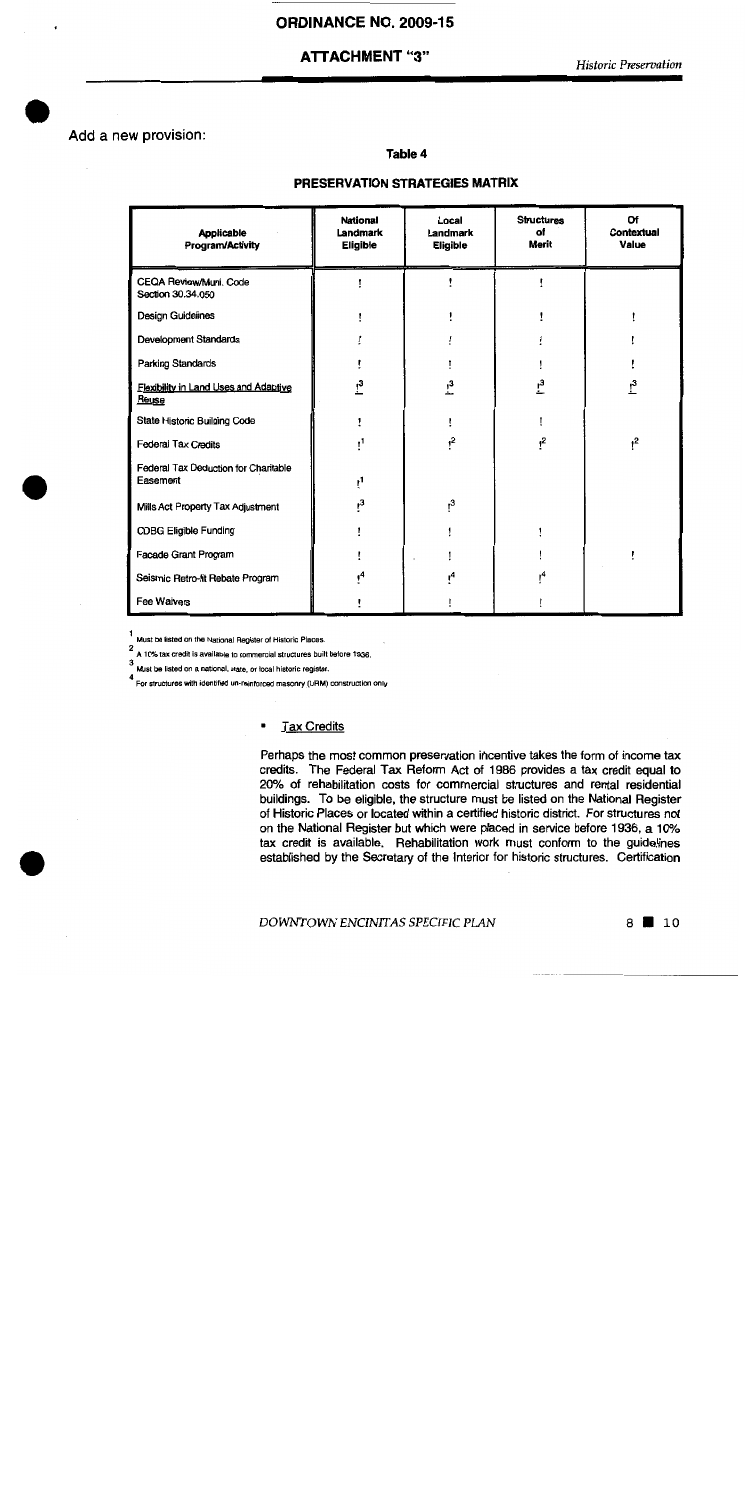ORDINANCE NO. 2009-15

### **ATTACHMENT "3"**

### **Fee Waivers**

In order to encourage historic rehabilitations, the City should consider reductions or waivers of processing fees for building permits or design review. Fees may be paid from specially earmarked funds from the General Fund or other eligible sources. Implementation of this strategy requires that the City review which processing fees and which types of projects may be eligible for waivers and/or reductions.

#### D. **Additional Measures**

### Historic Preservation Ordinance and Commission

In the future, the City may find it desirable to establish an-additional historic preservation measures such as an ordinance and/or commission in order to further coordinate and implement City-wide preservation strategies. A commission can have several advantages. It can seek various funding sources and develop additional preservation programs, as well as implement those programs outlined in this Plan. With members meeting certain qualifications, it can enable Encinitas to become part of the Certified Local Government (CLG) program. CLG status would enable the City to qualify for certain other grant funds from the federal government earmarked specifically for the CLG program. These funds can be used to finance a number of preservation programs. Participation in the Certified Local Government program gives preservationists access to technical support from the Office of Historic Preservation and other sources.

A commission would also have the expertise to review projects that affect historic properties. It could review historic resources to determine their historic significance; review National Register applications; make recommendations to the State Office of Historic Preservation: and play a key role in local landmark designation, should the City wish to consider such designation.

Establishment of an Historic Preservation Commission is not required by this specific plan, but would be consistent with the policies and programs of this plan.

### **Education Programs**

An historic preservation program may include activities to make the community aware of, and appreciate its historic resources. This function is being performed, in part, by private groups such as the Encinitas Historical Society. the San Diequito Heritage Museum, the Cottonwood Creek Conservancy, and DEMA. To further awareness of our historic resources, the City supports the efforts of such groups. As mentioned previously, such local organizations are instrumental in promoting and carrying out certain preservation strategies.

### Modify the following provision:

DOWNTOWN ENCINITAS SPECIFIC PLAN

 $8 \blacksquare$  13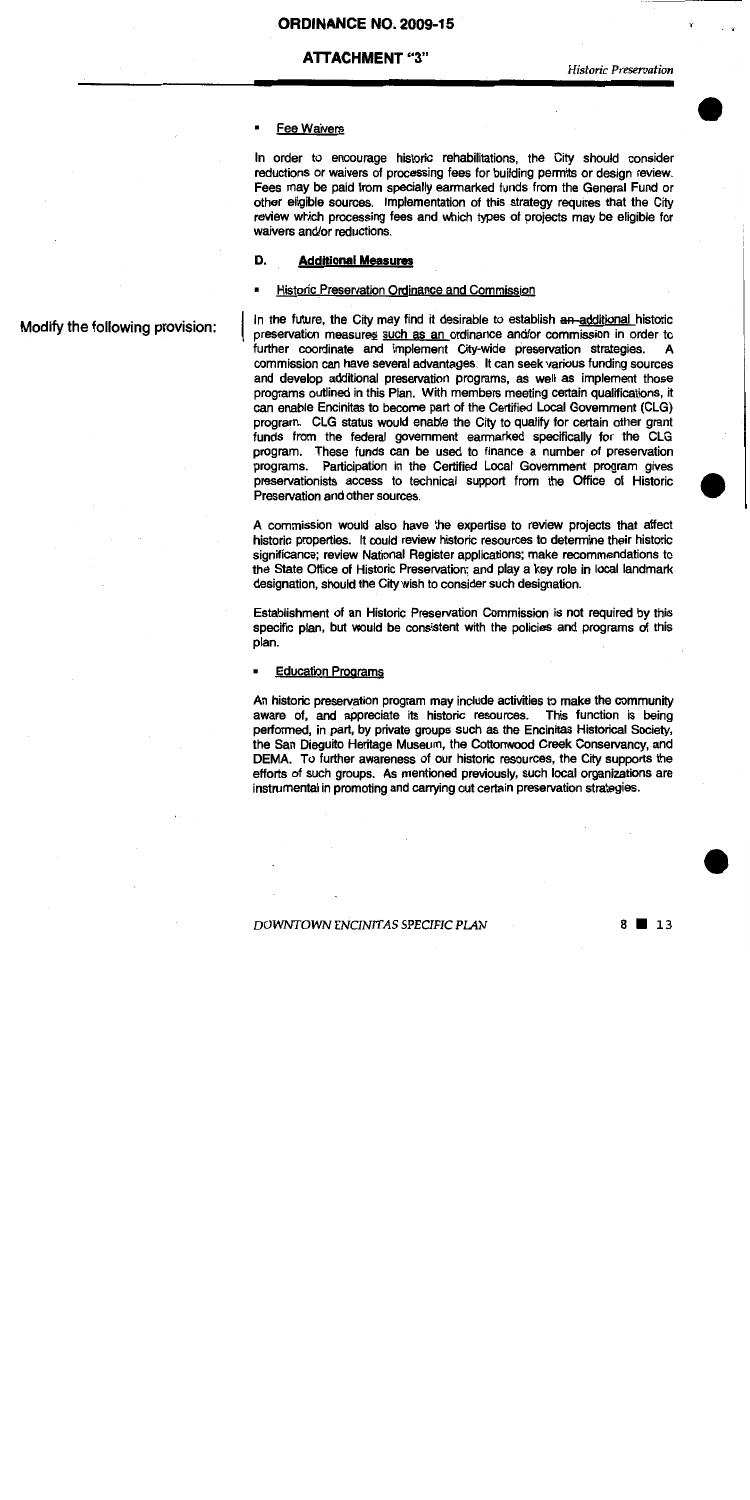

 $3 \square 3$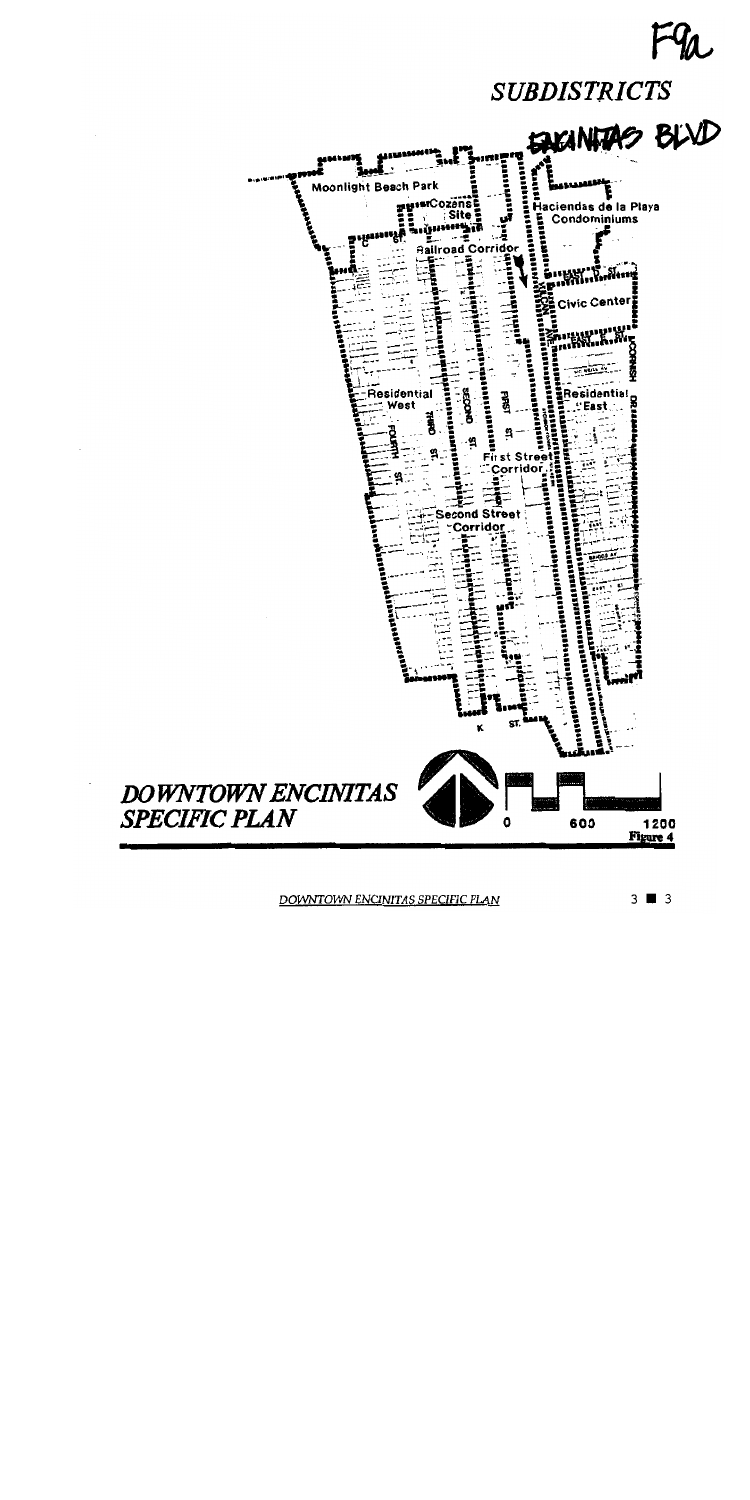$\label{eq:2.1} \frac{1}{\sqrt{2\pi}}\frac{1}{\sqrt{2\pi}}\frac{d\theta}{\sqrt{2\pi}}\,,$  where

 $\label{eq:2.1} \mathcal{L}(\mathcal{L}^{\text{max}}_{\text{max}}(\mathcal{L}^{\text{max}}_{\text{max}})) = \mathcal{L}(\mathcal{L}^{\text{max}}_{\text{max}}(\mathcal{L}^{\text{max}}_{\text{max}}))$ 

 $\label{eq:2.1} \frac{1}{\sqrt{2\pi}}\int_{0}^{\infty}\frac{1}{\sqrt{2\pi}}\left(\frac{1}{\sqrt{2\pi}}\right)^{2\alpha} \frac{1}{\sqrt{2\pi}}\int_{0}^{\infty}\frac{1}{\sqrt{2\pi}}\left(\frac{1}{\sqrt{2\pi}}\right)^{\alpha} \frac{1}{\sqrt{2\pi}}\frac{1}{\sqrt{2\pi}}\int_{0}^{\infty}\frac{1}{\sqrt{2\pi}}\frac{1}{\sqrt{2\pi}}\frac{1}{\sqrt{2\pi}}\frac{1}{\sqrt{2\pi}}\frac{1}{\sqrt{2\pi}}\frac{1}{\sqrt{2\$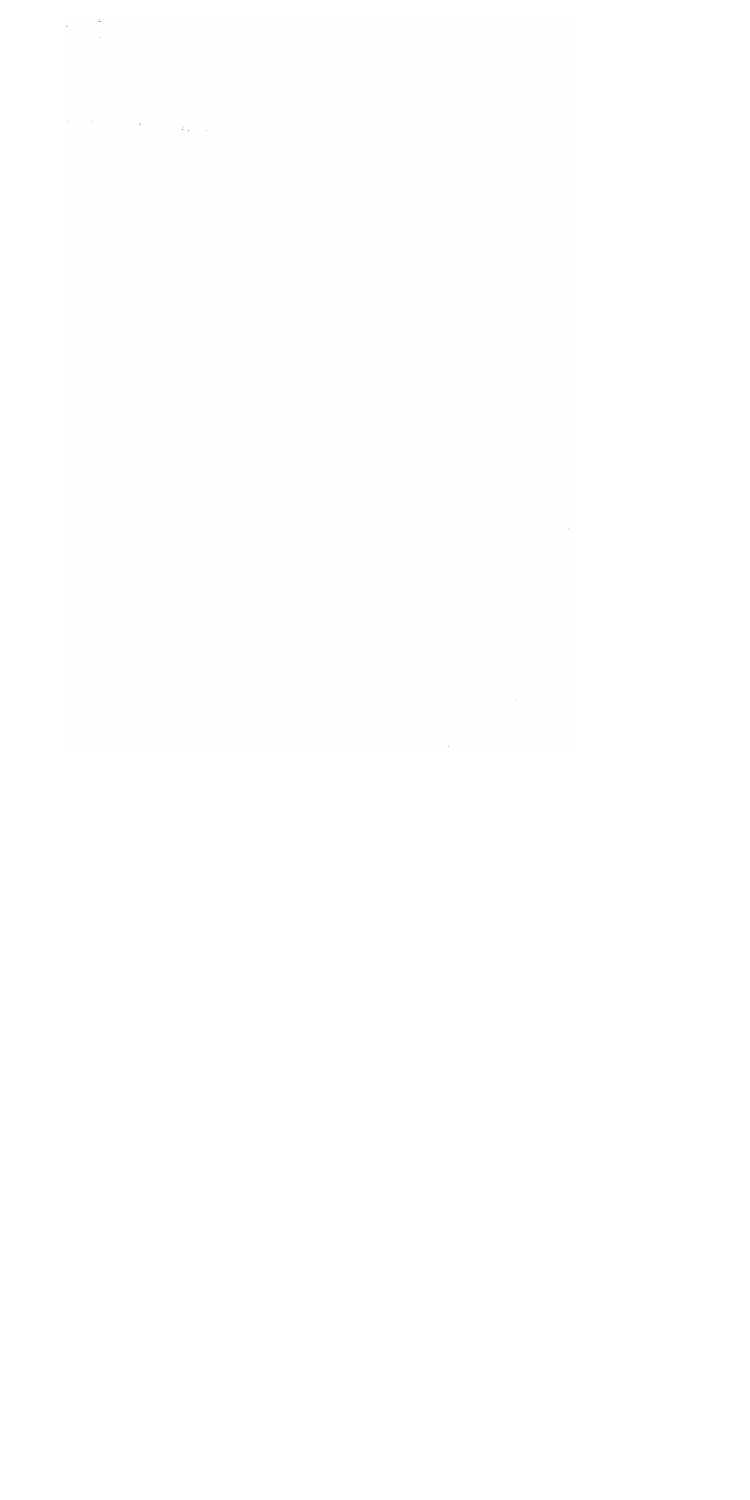# FGa<br>Residentially Zoned Properties Excluded from the HPOZ



**Residential Zone** 

Specific Plan Boundary

750<br>Feet 0 187.5375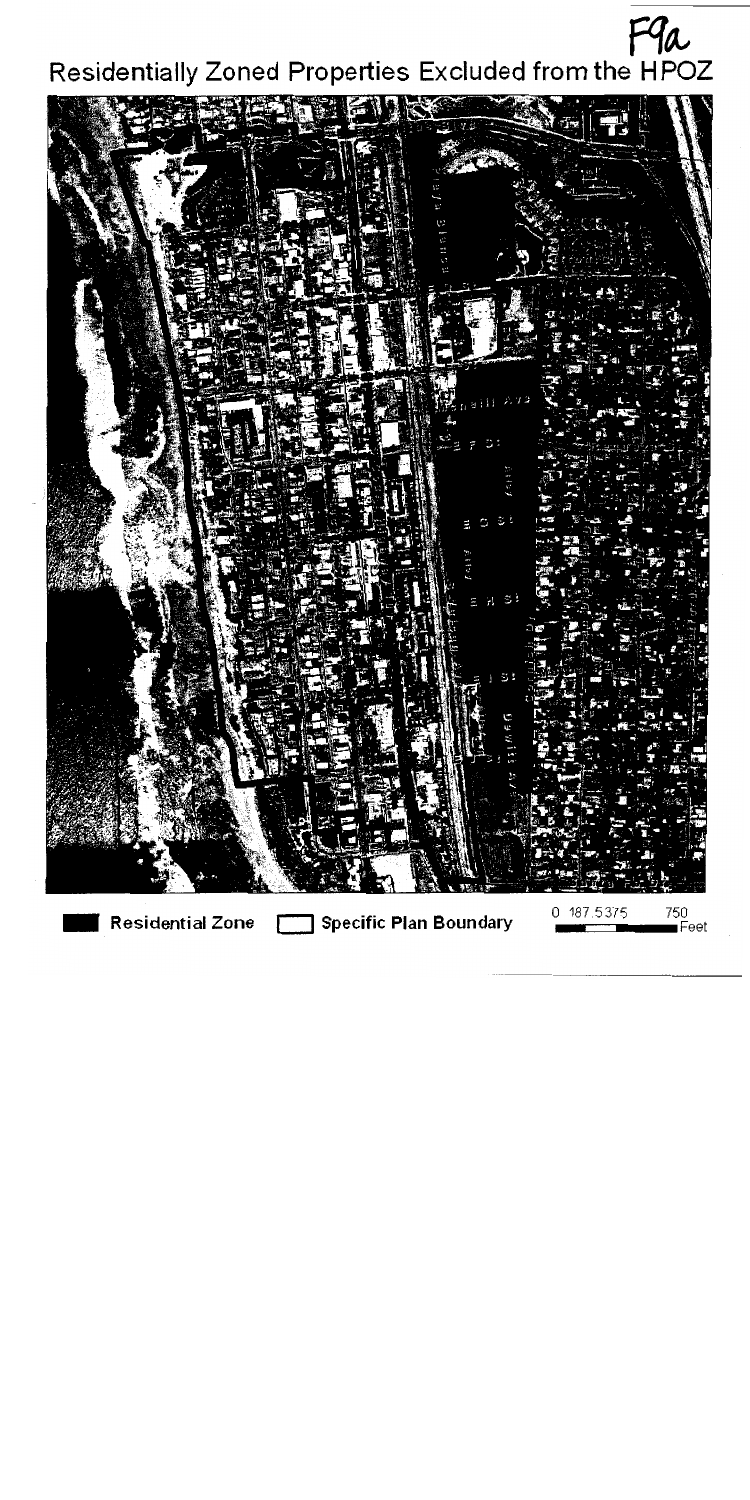$\label{eq:2} \mathcal{L}^{(1)} = \frac{1}{\sqrt{2}} \mathcal{L}^{(1)}$  $\label{eq:2.1} \frac{1}{\sqrt{2}}\int_{\mathbb{R}^3} \frac{1}{\sqrt{2}}\,d\mu\int_{\mathbb{R}^3} \frac{1}{\sqrt{2}}\,d\mu\int_{\mathbb{R}^3} \frac{1}{\sqrt{2}}\,d\mu\int_{\mathbb{R}^3} \frac{1}{\sqrt{2}}\,d\mu\int_{\mathbb{R}^3} \frac{1}{\sqrt{2}}\,d\mu\int_{\mathbb{R}^3} \frac{1}{\sqrt{2}}\,d\mu\int_{\mathbb{R}^3} \frac{1}{\sqrt{2}}\,d\mu\int_{\mathbb{R}^3}$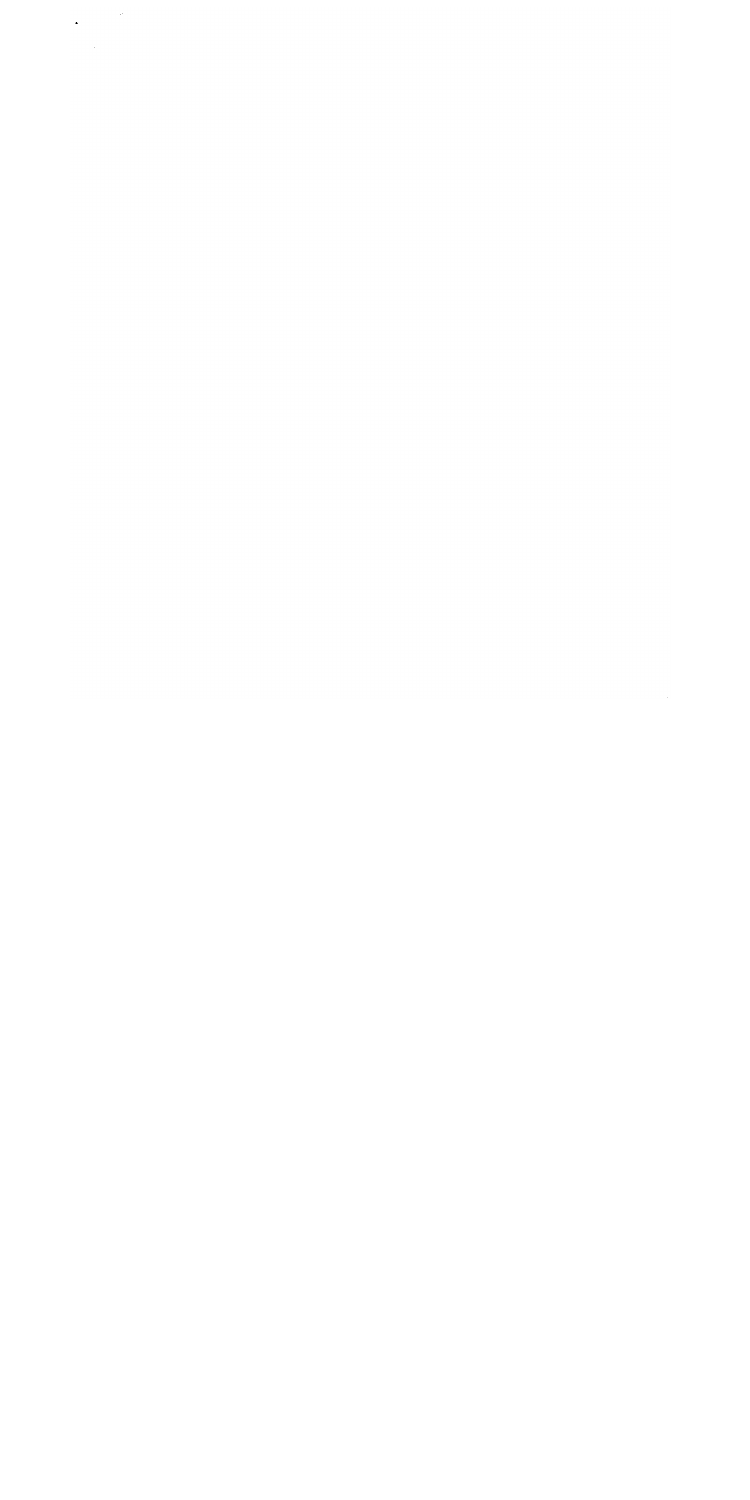

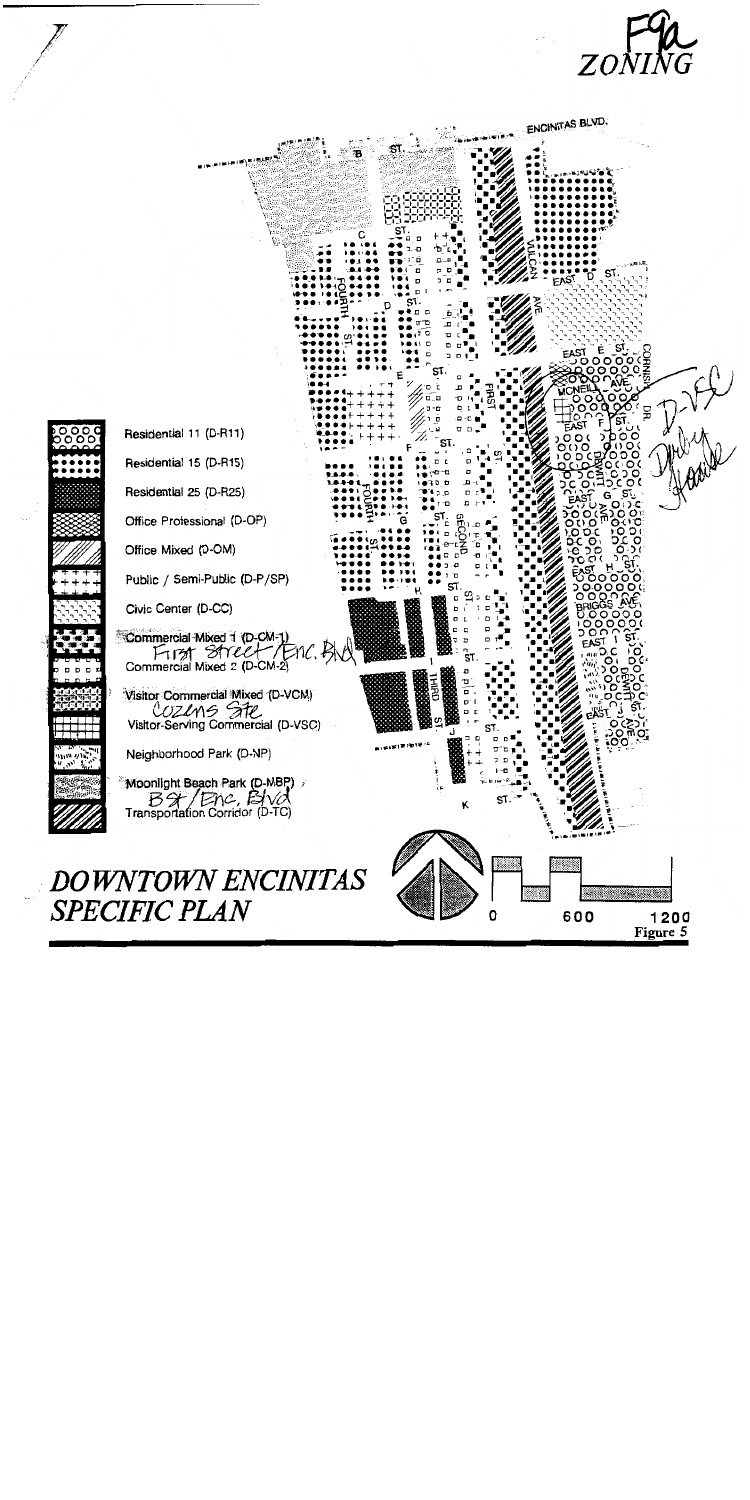$\label{eq:2.1} \frac{1}{\sqrt{2}}\int_{\mathbb{R}^3}\frac{1}{\sqrt{2}}\left(\frac{1}{\sqrt{2}}\right)^2\frac{1}{\sqrt{2}}\left(\frac{1}{\sqrt{2}}\right)^2\frac{1}{\sqrt{2}}\left(\frac{1}{\sqrt{2}}\right)^2\frac{1}{\sqrt{2}}\left(\frac{1}{\sqrt{2}}\right)^2.$ 

 $\label{eq:2.1} \frac{1}{\sqrt{2}}\int_{\mathbb{R}^3}\frac{1}{\sqrt{2}}\left(\frac{1}{\sqrt{2}}\right)^2\left(\frac{1}{\sqrt{2}}\right)^2\left(\frac{1}{\sqrt{2}}\right)^2\left(\frac{1}{\sqrt{2}}\right)^2\left(\frac{1}{\sqrt{2}}\right)^2\left(\frac{1}{\sqrt{2}}\right)^2\left(\frac{1}{\sqrt{2}}\right)^2\left(\frac{1}{\sqrt{2}}\right)^2\left(\frac{1}{\sqrt{2}}\right)^2\left(\frac{1}{\sqrt{2}}\right)^2\left(\frac{1}{\sqrt{2}}\right)^2\left(\frac$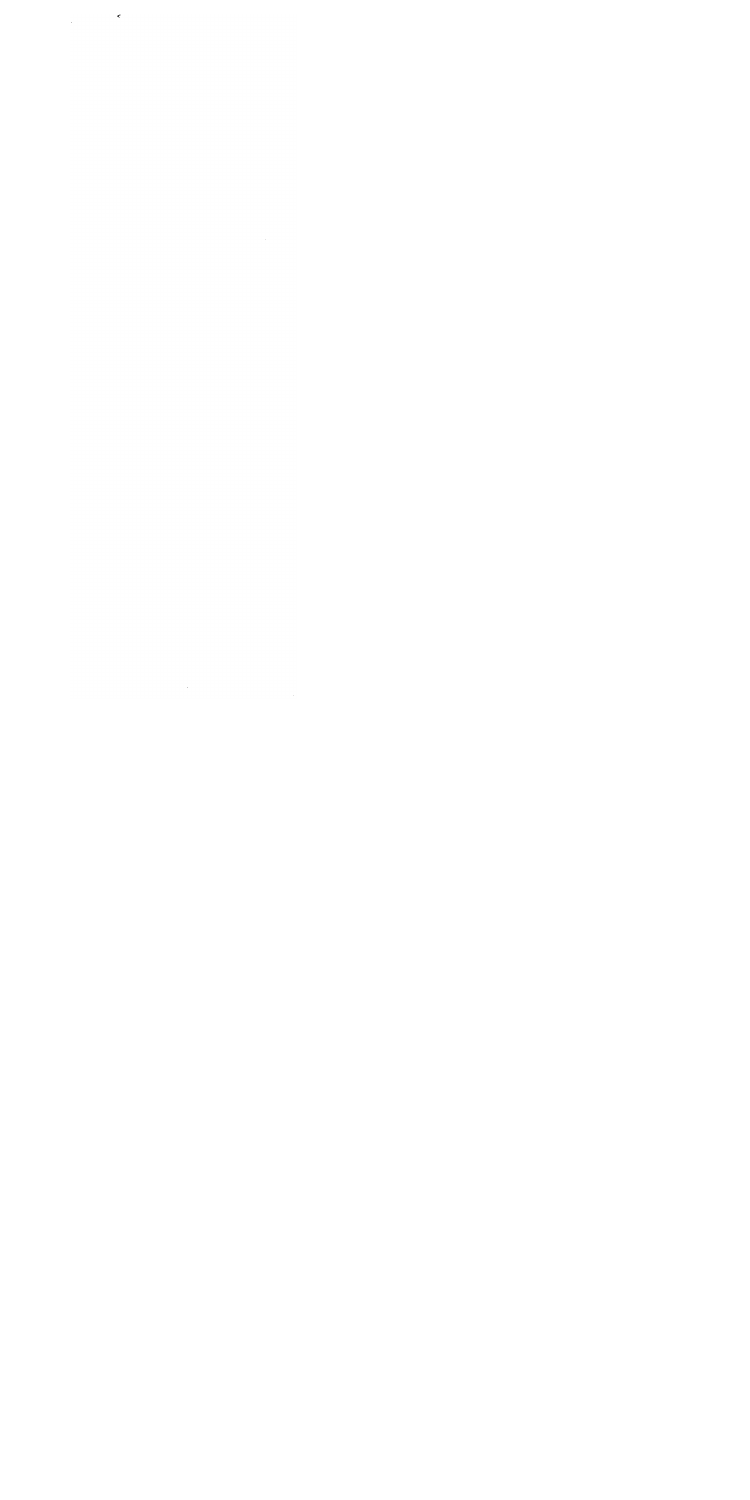### **ORDINANCE 2010-10**

### AN ORDINANCE OF THE CITY COUNCIL OF THE CITY OF ENCINITAS, CALIFORNIA AMENDING SECTION 30.54.020F, OFF-STREET PARKING, OF THE MUNICIPAL CODE. **CASE NUMBER: 07-200 ZCA/LCPA**

**WHEREAS, the City Council conducted a Public Hearing on November 14, 2007 and** authorized staff to pursue an amendment to 30.54.020F of the Municipal Code to allow valet parking through a Minor Use Permit with or without charge; and

**WHEREAS**, the Planning Commission conducted a Public Hearing, and considered public testimony and made a recommendation on February 18, 2010 to the City Council; and

**WHEREAS**, the City Council finds that the amendments are consistent with the adopted Local Coastal Plan in that the amendments allow for greater flexibility for local businesses in meeting parking demand without adversely impacting surrounding uses; and

**NOW, THEREFORE, the City Council of the City of Encinitial hereby ordains as** follows:

### **SECTION ONE:**

Section 30.54.020F, Off-Street Parking, General Provisions, of the Municipal Code is hereby amended to read as follows:

 $\mathbf{F}$ All required off-street parking spaces shall be designated, located, constructed, and maintained so as to be fully usable during workday periods or as needed by the use of the premises, and shall be permanently available without charge to all uses as intended under this title. Valet parking service, with or without charge, may be permitted upon the issuance of a Minor Use Permit.

### **SECTION TWO:**

**ENVIRONMENTAL FINDING.** The City Council finds in its independent judgment, that the amendments are exempt from environmental review pursuant to Section  $15061(b)(3)$  of the California Environmental Quality Act, which exempts projects where it can be seen with certainty that there is no possibility that the activity in question may have a significant effect on the environment.

### **SECTION THREE:**

This ordinance was introduced on March 24, 2010.

ity of Encinitage<br>Tripa # 2-1013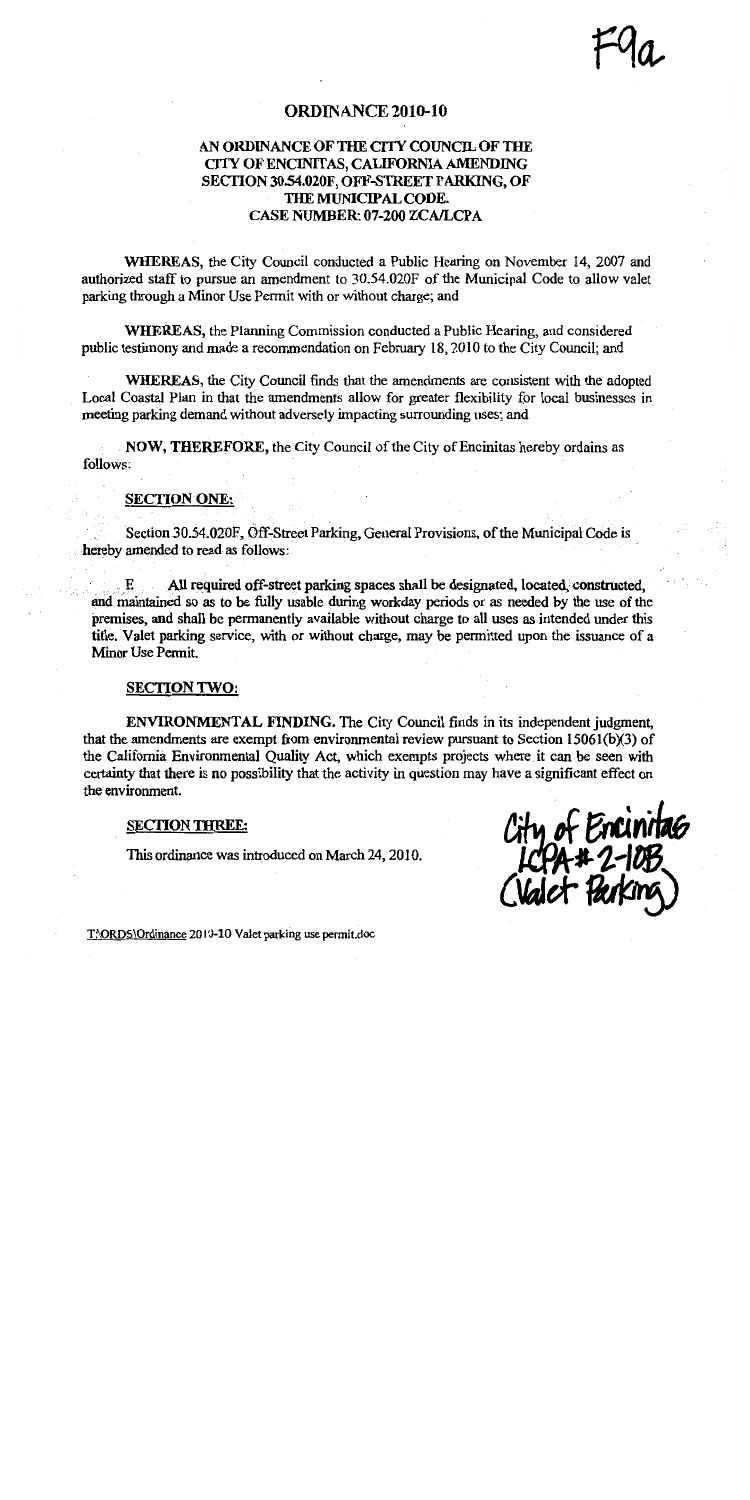$\label{eq:2.1} \frac{1}{\sqrt{2}}\int_{\mathbb{R}^3}\frac{1}{\sqrt{2}}\left(\frac{1}{\sqrt{2}}\right)^2\frac{1}{\sqrt{2}}\left(\frac{1}{\sqrt{2}}\right)^2\frac{1}{\sqrt{2}}\left(\frac{1}{\sqrt{2}}\right)^2\frac{1}{\sqrt{2}}\left(\frac{1}{\sqrt{2}}\right)^2.$ 

 $\begin{split} \mathcal{H}^{2} & = \mathbf{0} \quad \text{and} \quad \mathcal{H}^{2} & = \frac{1}{2} \sum_{\substack{ \text{odd } \mathcal{M}^{2} \\ \text{odd } \mathcal{M}^{2} \\ \text{odd } \mathcal{M}^{2} \\ \text{even } \mathcal{M}^{2} \\ \text{even } \mathcal{M}^{2} \\ \text{even } \mathcal{M}^{2} \\ \text{even } \mathcal{M}^{2} \\ \text{even } \mathcal{M}^{2} \\ \text{even } \mathcal{M}^{2} \\ \text{even } \mathcal{M}^{2} \\ \text{even } \mathcal{M}^{2}$ 

 $\label{eq:2.1} \frac{1}{\sqrt{2}}\left(\frac{1}{\sqrt{2}}\right)^{2} \left(\frac{1}{\sqrt{2}}\right)^{2} \left(\frac{1}{\sqrt{2}}\right)^{2} \left(\frac{1}{\sqrt{2}}\right)^{2} \left(\frac{1}{\sqrt{2}}\right)^{2} \left(\frac{1}{\sqrt{2}}\right)^{2} \left(\frac{1}{\sqrt{2}}\right)^{2} \left(\frac{1}{\sqrt{2}}\right)^{2} \left(\frac{1}{\sqrt{2}}\right)^{2} \left(\frac{1}{\sqrt{2}}\right)^{2} \left(\frac{1}{\sqrt{2}}\right)^{2} \left(\$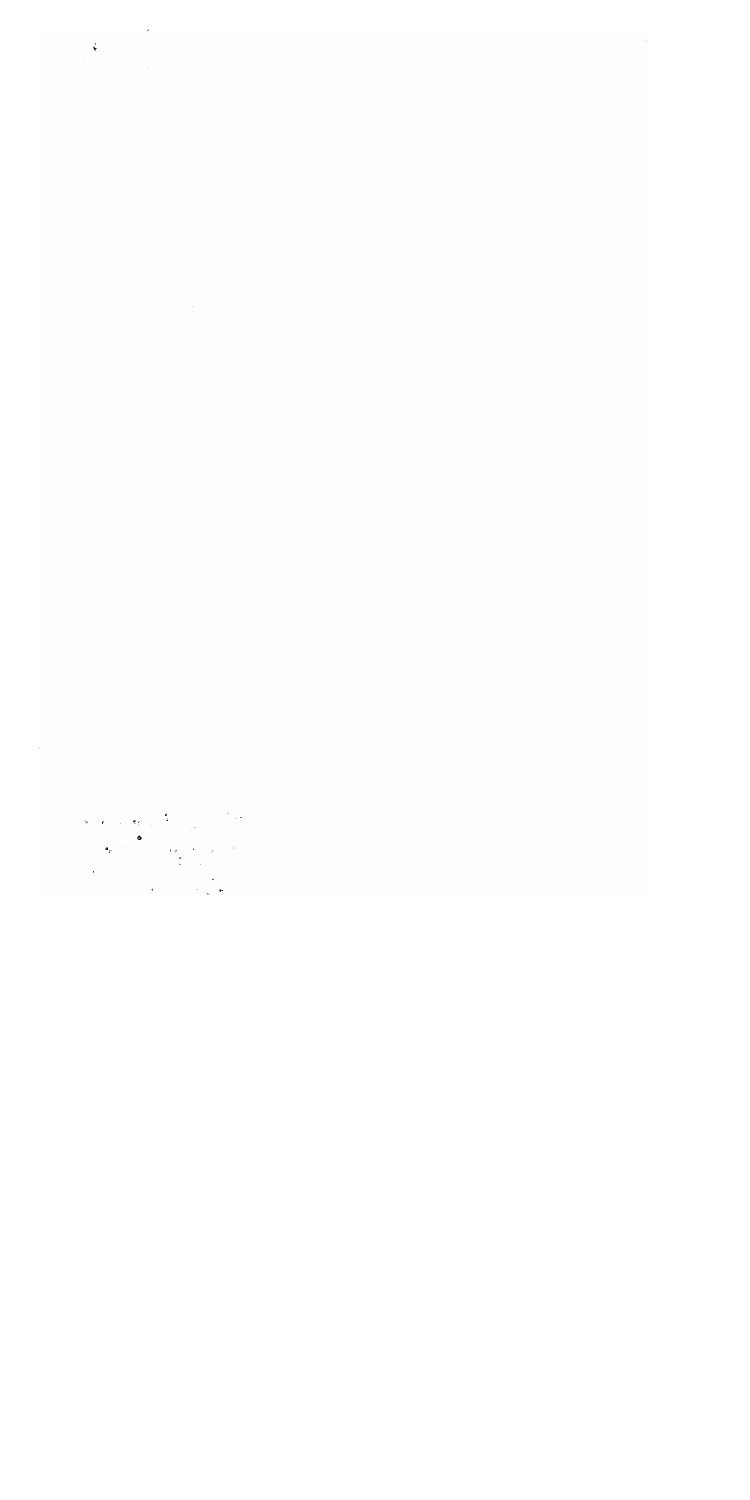### **SECTION FOUR:**

PUBLIC NOTICE AND EFFECTIVE DATE. The City Clerk is directed to prepare and have published a summary of this ordinance no less than five 5 days prior to consideration of its adoption and again within fifteen 15 days following adoption indicating the votes cast. This ordinance will become effective following certification by the California Coastal Commission as being consistent with the Local Coastal Program for the City of Encinitas.

PASSED AND ADOPTED this 14<sup>th</sup> day of April, 2010, by the following vote to wit:

AYES: Barth, Bond, Dalager, Houlihan, Stocks.

NAYS: None.

**ABSENT:** None.

ABSTAIN: None.

| Signature on file |     |  |
|-------------------|-----|--|
|                   | D-0 |  |
|                   |     |  |
|                   |     |  |

Dan Dalager, Mayor

### ATTESTATION AND CERTIFICATION:

I hereby certify that this is a true and correct copy of Ordinance 2010-10 which has been published pursuant to law.

Sianature on lile  $\sim$  $0.0$ 

Deborah Cervone, City Clerk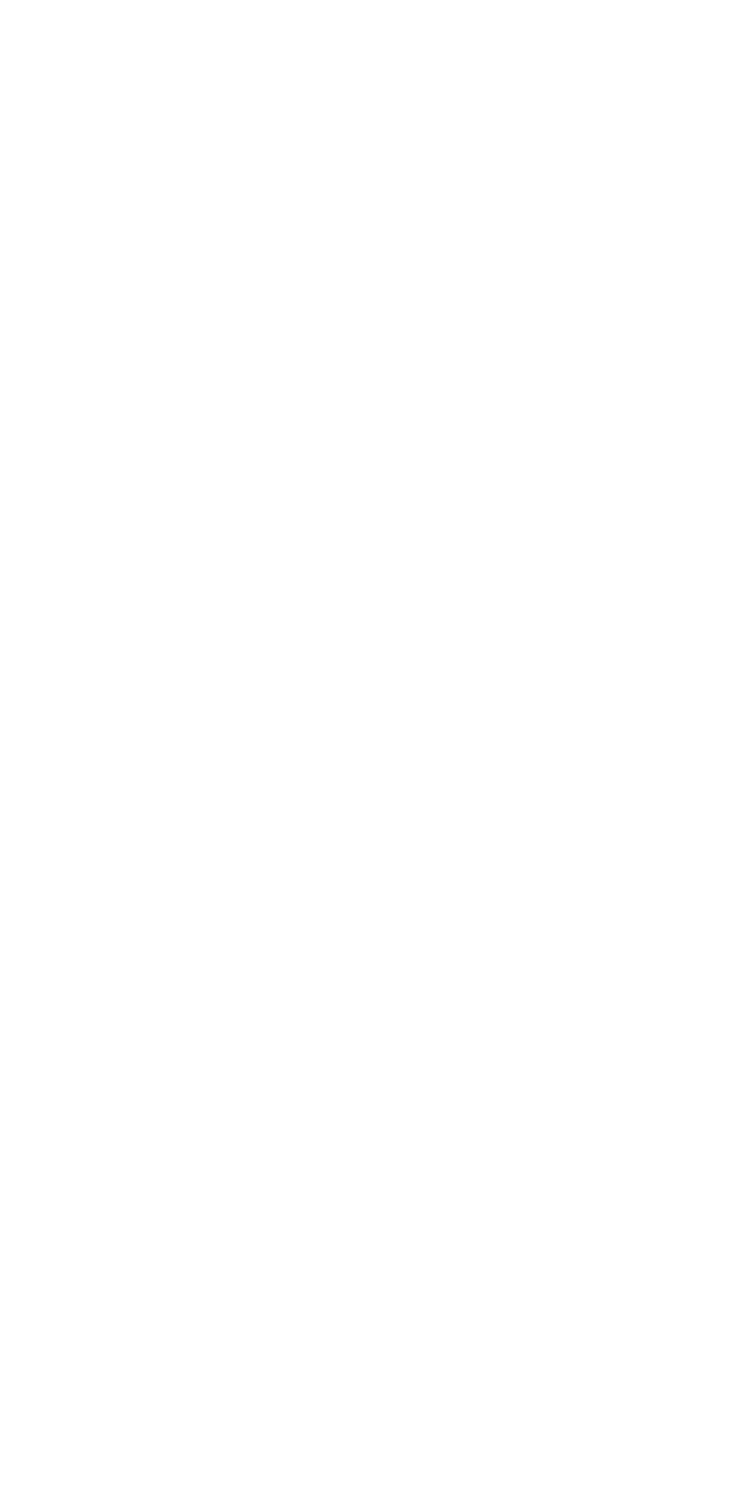Section 30.54.020F

F. All required off-street parking spaces shall be designated, located, constructed, and maintained so as to be fully usable during workday periods or as needed by the use of the premises, and shall be permanently available without charge to all uses as intended under this title. Valet parking service, may be used but signs must be posted to advise "NO CHARGE" with or without charge, may be permitted upon the issuance of a Minor Use Permit.

City of Encinitas<br>ICPA= 210B<br>Strite-out vernon